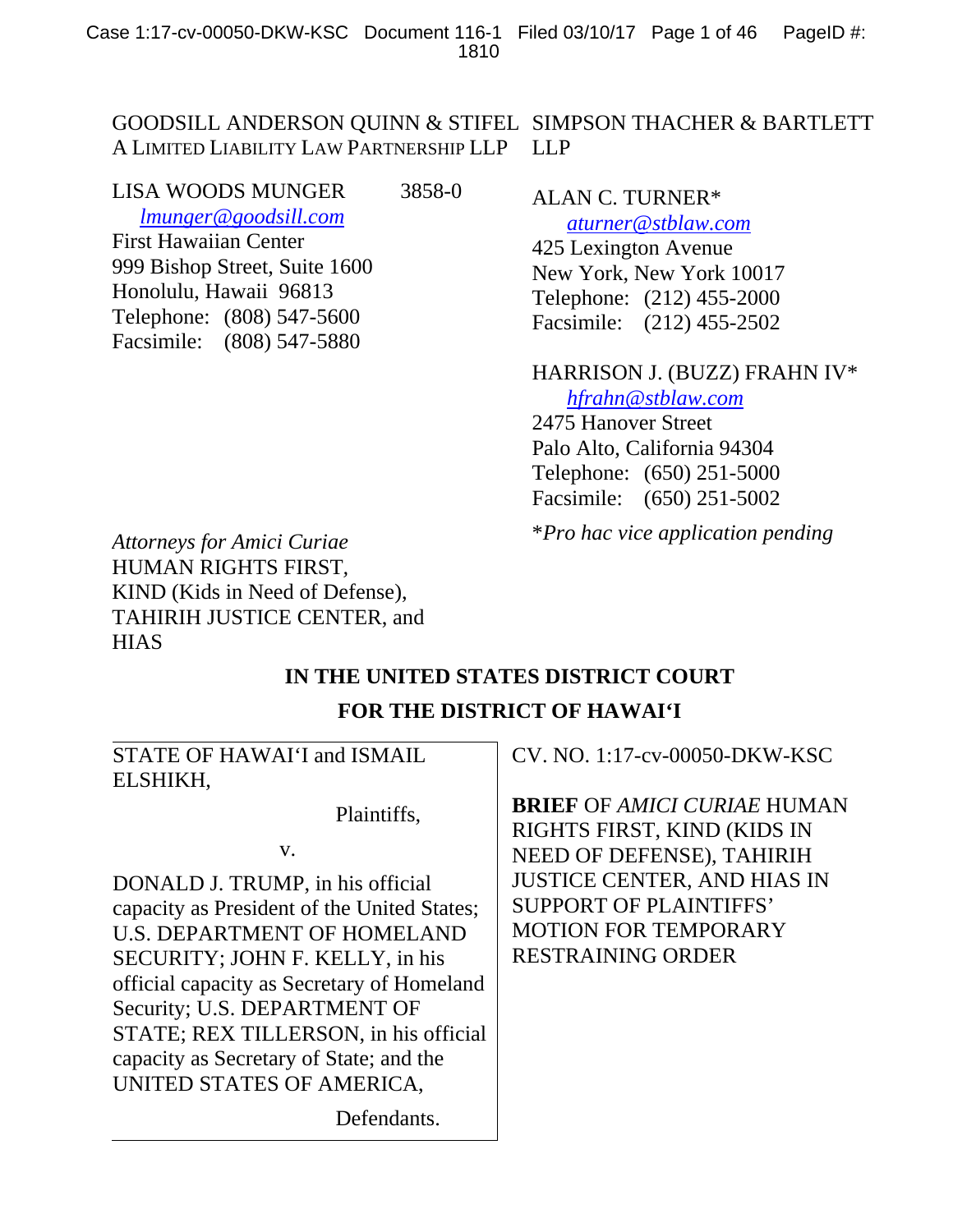## **TABLE OF CONTENTS**

# **Page**

|         | THE COURTS SERVE A CRITICAL ROLE IN REVIEWING |  |
|---------|-----------------------------------------------|--|
| $\Pi$ . | THE EXECUTIVE ORDER WILL CAUSE IRREPARABLE    |  |
|         |                                               |  |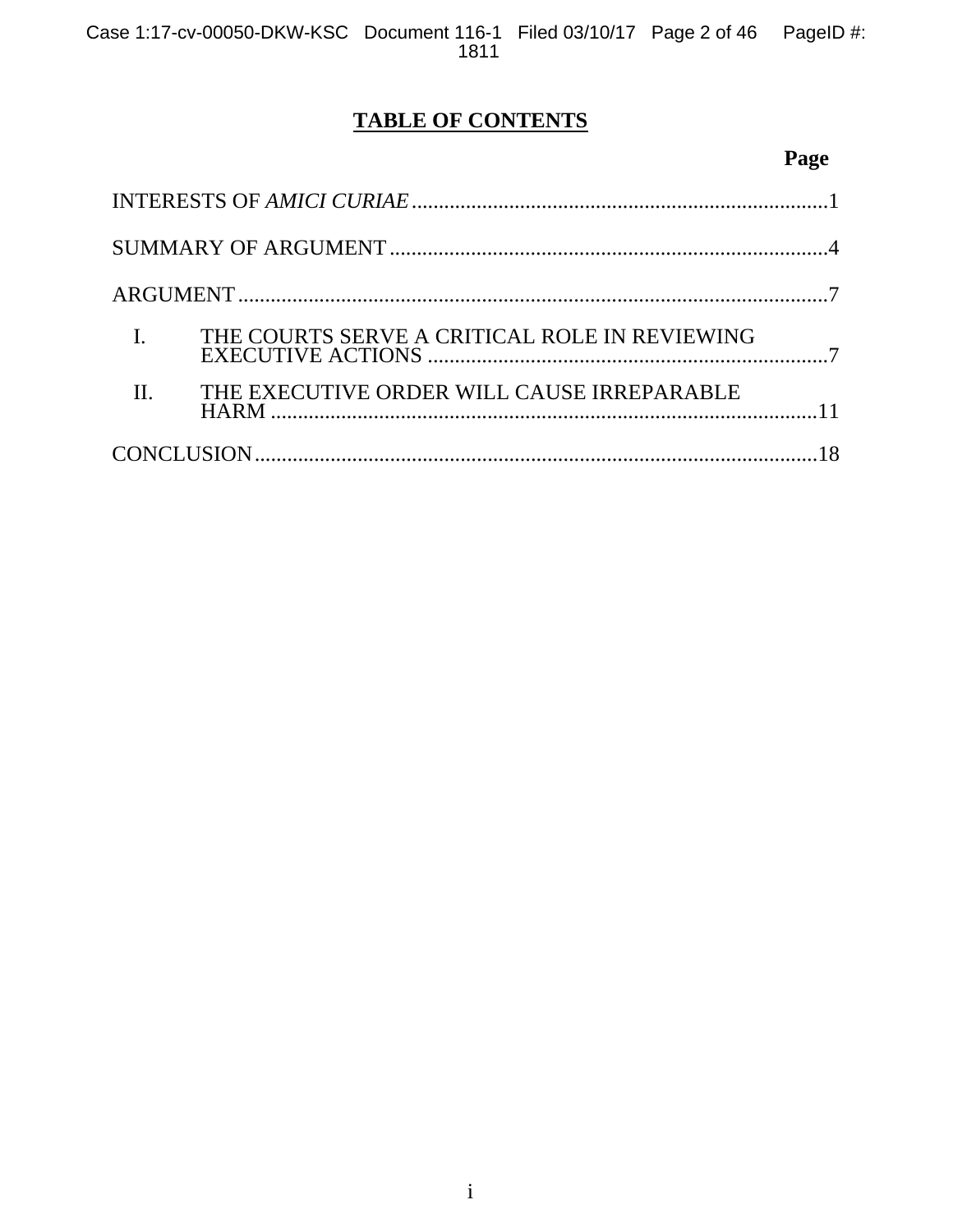## **TABLE OF AUTHORITIES**

## **Cases**

| Alperin v. Vatican Bank,                    |
|---------------------------------------------|
| Am.-Arab Anti-Discrimination Comm. v. Reno, |
| Aptheker v. Sec'y of State,                 |
| Aziz v. Trump,                              |
| Baker v. Carr,                              |
| Bolling v. Sharpe,                          |
| Boumediene v. Bush,                         |
| Elrod v. Burns,                             |
| Ex parte Milligan,                          |
| Ex parte Mitsuye Endo,                      |
| Ex parte Quirin,                            |
| Galvan v. Press,                            |
| Hamdi v. Rumsfeld,                          |
| Holder v. Humanitarian Law Project,         |
| INS v. Chadha,                              |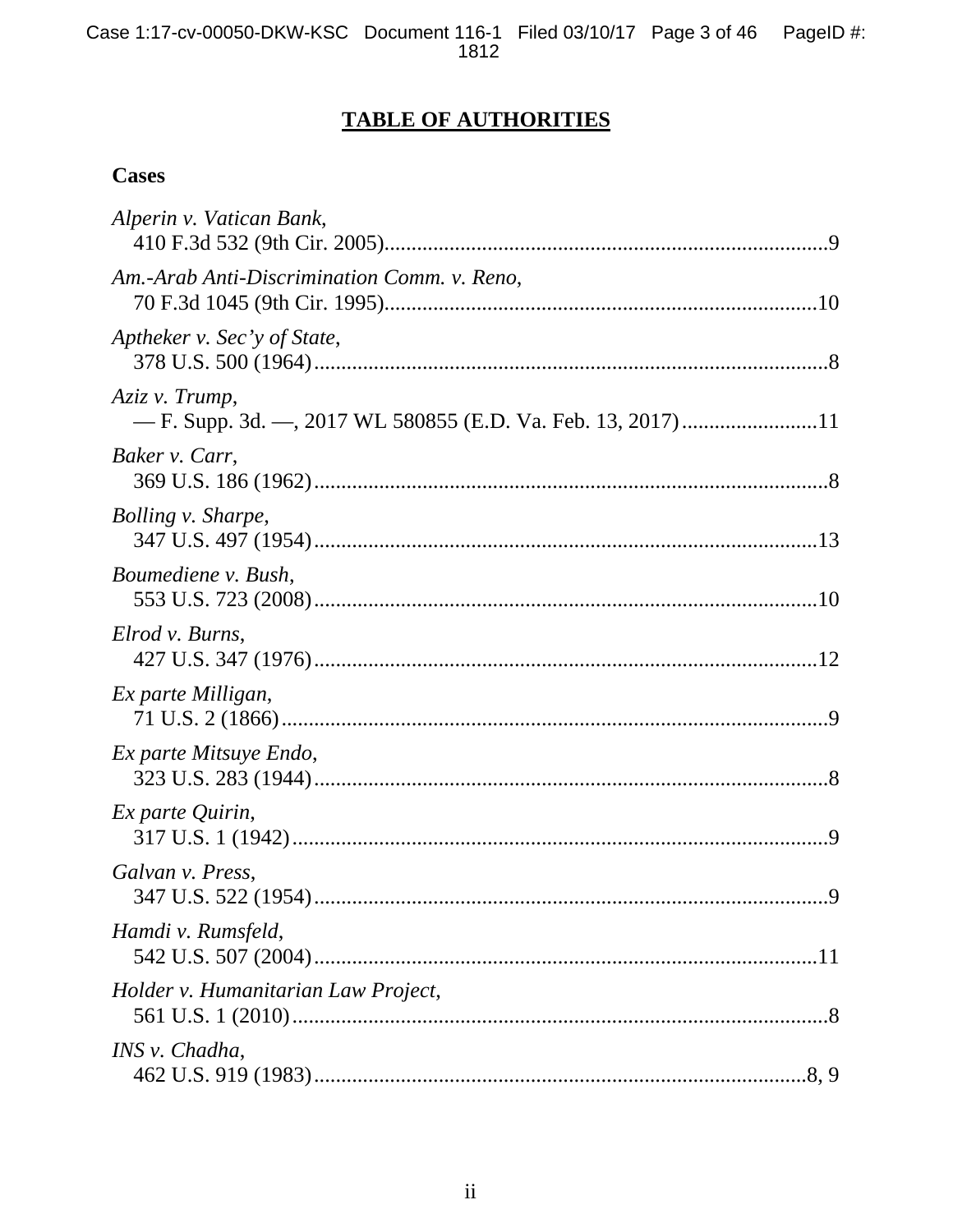| Johnson v. Robison,            |
|--------------------------------|
| Latta v. Otter,                |
| Marbury v. Madison,            |
| Melendres v. Arpaio,           |
| Meyer v. Nebraska,             |
| Moore v. City of E. Cleveland, |
| Shahla v. INS,                 |
| United States v. Robel,        |
| Washington v. Trump,           |
| Zadvydas v. Davis,             |
| Zemel v. Rusk,                 |
| Zivotofsky v. Clinton,         |
| <b>Statutes</b>                |
|                                |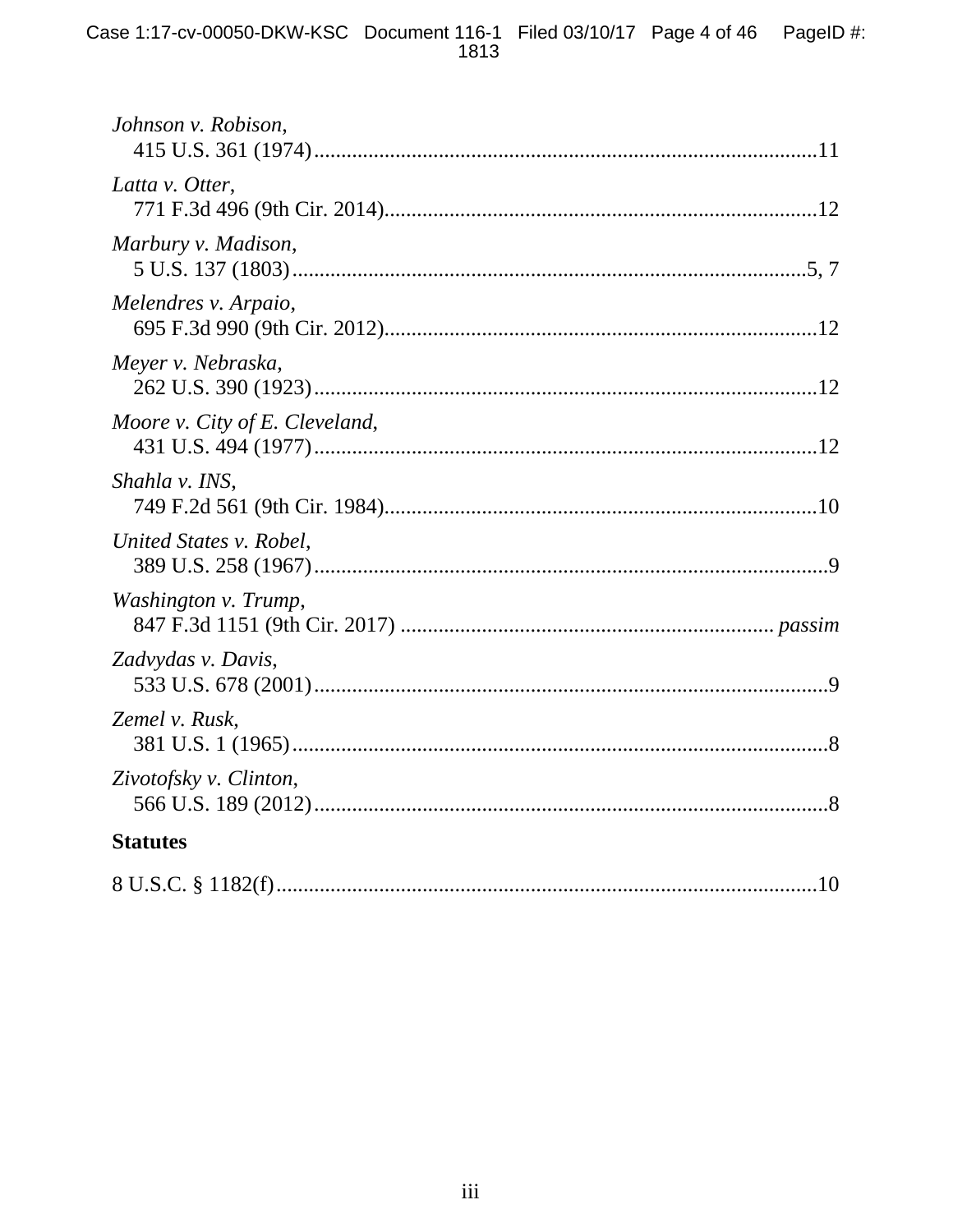#### **INTERESTS OF AMICI CURIAE**

Human Rights First (formerly known as the Lawyers Committee for Human Rights) has worked since 1978 to promote fundamental human rights and to ensure protection of refugees' rights, including the right to seek and enjoy asylum. Human Rights First grounds its refugee protection work in the standards set forth in the 1951 Convention Relating to the Status of Refugees (the "Refugee Convention"), the 1967 Protocol Relating to the Status of Refugees (the "1967 Protocol"), the Convention Against Torture and Other Cruel, Inhuman and Degrading Treatment or Punishment, and other international human rights instruments, and advocates adherence to these standards in the policies, practices, and laws of the United States government. Human Rights First also operates one of the largest *pro bono* asylum representation programs in the country, providing legal representation without charge to hundreds of indigent asylum applicants each year. Human Rights First is committed to ensuring that all protections granted under the 1951 Refugee Convention and the 1967 Protocol remain available to refugees and asylum seekers in the United States.

Kids in Need of Defense (KIND) is a national non-profit organization that works to ensure that no child faces immigration court alone. KIND provides direct representation, as well as working in partnership with law firms, corporate legal departments, law schools, and bar associations that provide pro bono representation, to unaccompanied children in their removal proceedings. KIND advocates for

1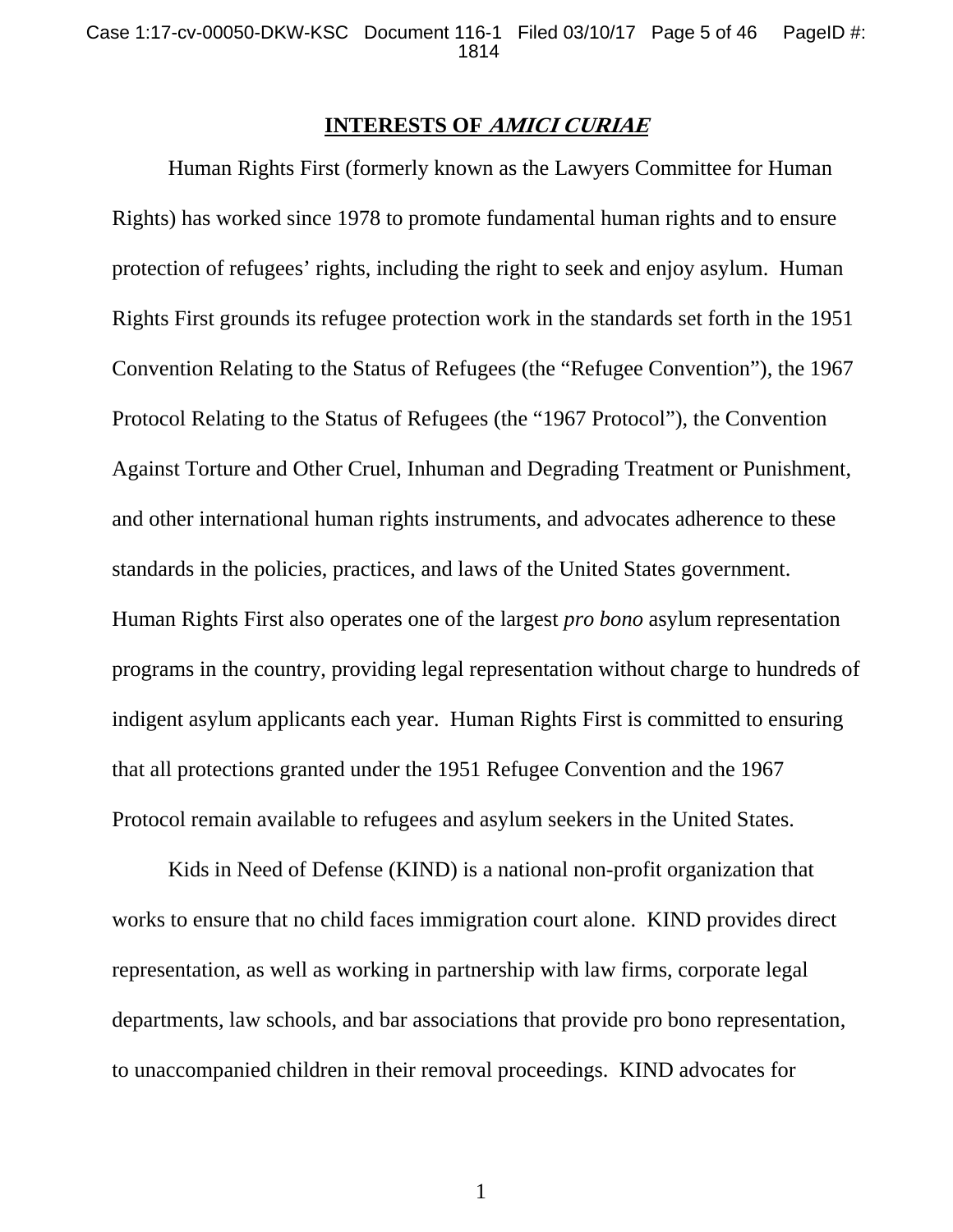#### Case 1:17-cv-00050-DKW-KSC Document 116-1 Filed 03/10/17 Page 6 of 46 PageID #: 1815

changes in law, policy, and practices to improve the protection of unaccompanied children in the United States. KIND staff and KIND pro bono attorneys seek to ensure that every child in removal proceedings receives the full measure of due process protections that the law affords. Accordingly, KIND respectfully joins this *amicus* brief, in the interest of improving consistency and even-handedness in the treatment of unaccompanied children who come before our immigration courts.

Tahirih Justice Center ("Tahirih") is a national non-profit that has served courageous individuals fleeing violence since 1997. Through direct services, policy advocacy, and training and education, Tahirih protects immigrant women and girls and promotes a world where women and girls enjoy equality and live in safety and dignity. Tahirih serves immigrant women and girls who have rejected violence, but face incredible obstacles to justice, including language barriers, lack of resources, and a complex immigration system.

Founded in 1881, HIAS is the world's oldest refugee resettlement agency, and the only Jewish refugee resettlement agency. HIAS assists those who are persecuted because of who they are, helping refugees find welcome, safety, and freedom around the world. While originally founded to protect Jewish people fleeing pogroms in Russia and Eastern Europe, today, most of the people HIAS serves are not Jewish. Since HIAS's founding, it has helped more than 4.5 million refugees start new lives. In 2016, HIAS aided 350,000 refugees, many of them Muslim. HIAS is currently

2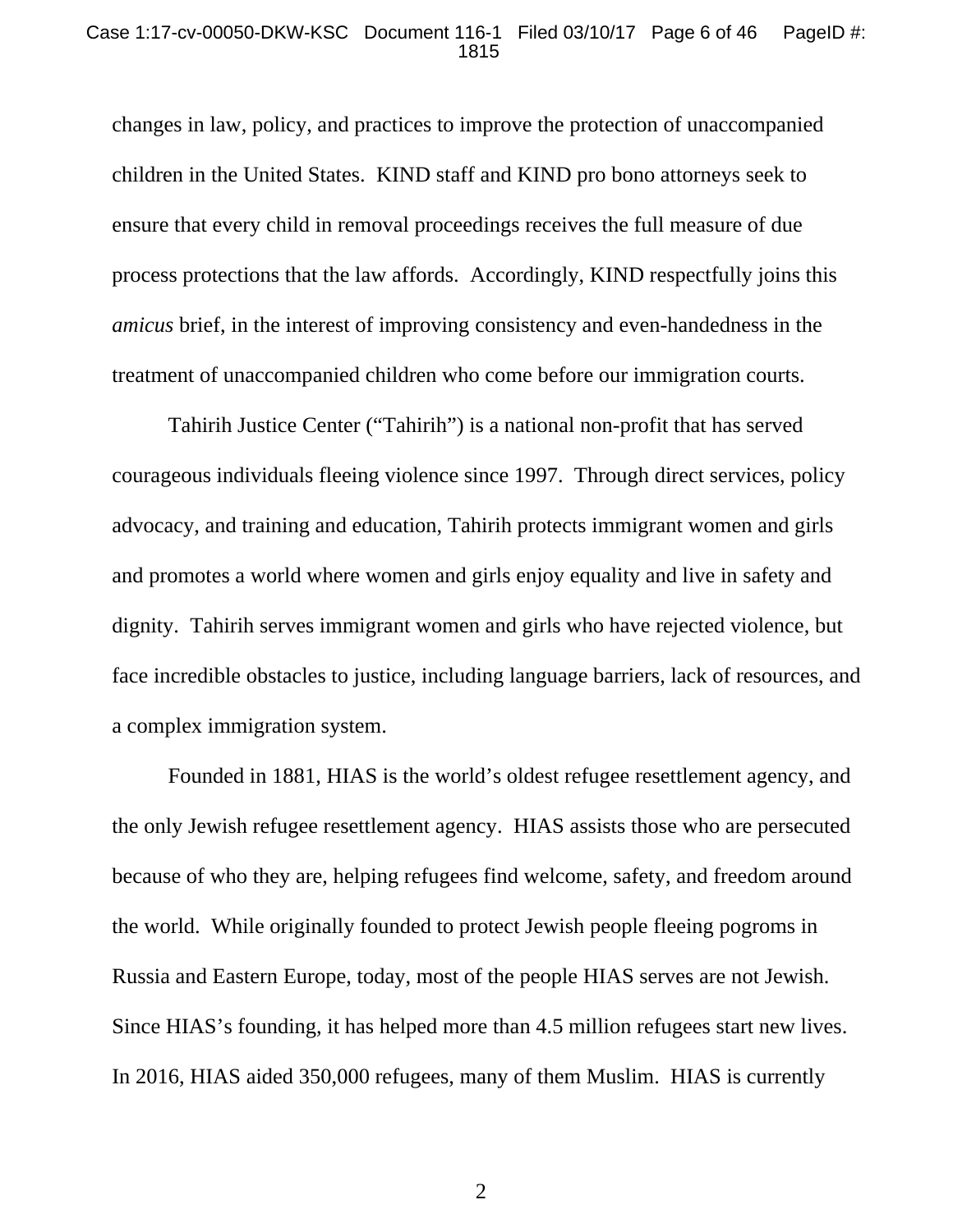one of nine federally designated organizations that resettle refugees, in collaboration with the Department of State and the Department of Health and Human Services. HIAS also provides legal services to immigrants seeking humanitarian protection, including asylum, in the United States. The Executive Order directly harms HIAS and its clients, and prevents HIAS from carrying out its mission to protect people fleeing persecution, and their families.

All *amici* have a direct interest in the outcome of this case.<sup>1</sup>

<sup>&</sup>lt;sup>1</sup> Plaintiffs have consented to the filing of this brief, and Defendants have taken no position. No party's counsel authored any part of this brief, and no party or person other than *amici*, their members, or their counsel made any monetary contribution intended to fund preparation or submission of this brief.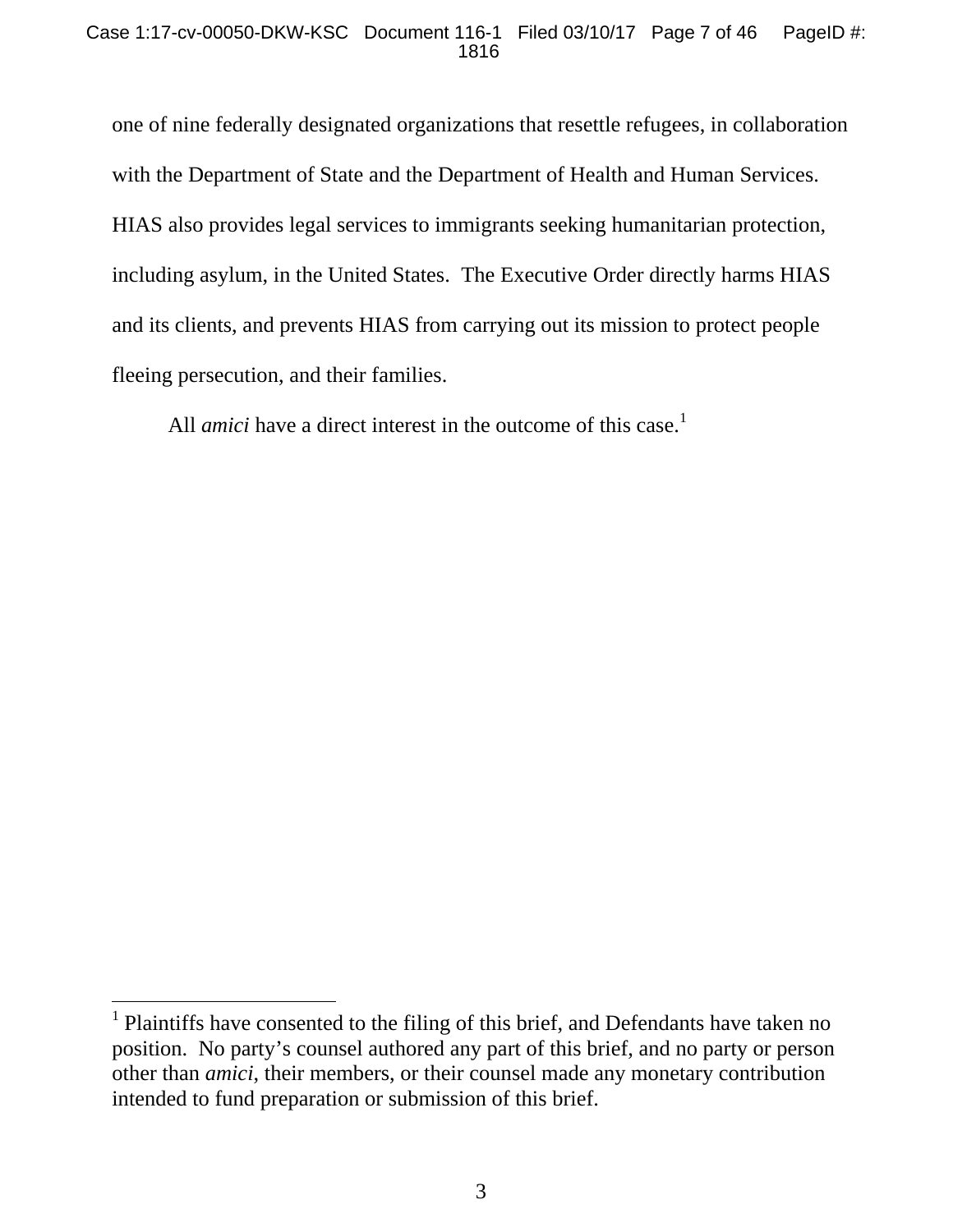### **SUMMARY OF ARGUMENT**

As President George Washington wrote to a religious minority community containing many immigrants in 1790, "the Government of the United States . . . gives to bigotry no sanction, to persecution no assistance."<sup>2</sup> From as early as the arrival of the Pilgrims, this land has been a haven for immigrants, regardless of their faith and country of birth. Freedom of religion and freedom from the establishment of religion are, of course, enshrined in our First Amendment.

The President's latest Executive Order, issued on March 6, 2017 and entitled "Protecting The Nation From Foreign Terrorist Entry Into The United States" (the "Executive Order"), hews away at these foundations of our nation, baselessly labelling more than one hundred and eighty million citizens of Iran, Sudan, Syria, Somalia, Libya, and Yemen as terrorist threats, and banning them from traveling here based solely on their national origin.<sup>3</sup> That the targeted countries are all predominantly Muslim nations,<sup>4</sup> and that the President repeatedly campaigned on a

<sup>4</sup> The six targeted countries are all at least 90% Muslim, and some are 99% Muslim. *Muslim Population by Country*, PEW RESEARCH CENTER (Jan. 27, 2011), http://www.pewforum.org/2011/01/27/table-muslim-population-by-country; *About Sudan*, United Nations Development Programme, http://www.sd.undp.org/content/sudan/en/home/countryinfo.html.

<sup>&</sup>lt;sup>2</sup> From George Washington to the Hebrew Congregation in Newport, Rhode Island, 18 August 1790, NATIONAL ARCHIVES,

https://founders.archives.gov/documents/Washington/05-06-02-0135.

<sup>&</sup>lt;sup>3</sup> Country Comparison :: Population, U.S. CENTRAL INTELLIGENCE AGENCY WORLD FACTBOOK, https://www.cia.gov/library/publications/the-worldfactbook/rankorder/2119rank.html (citing country populations).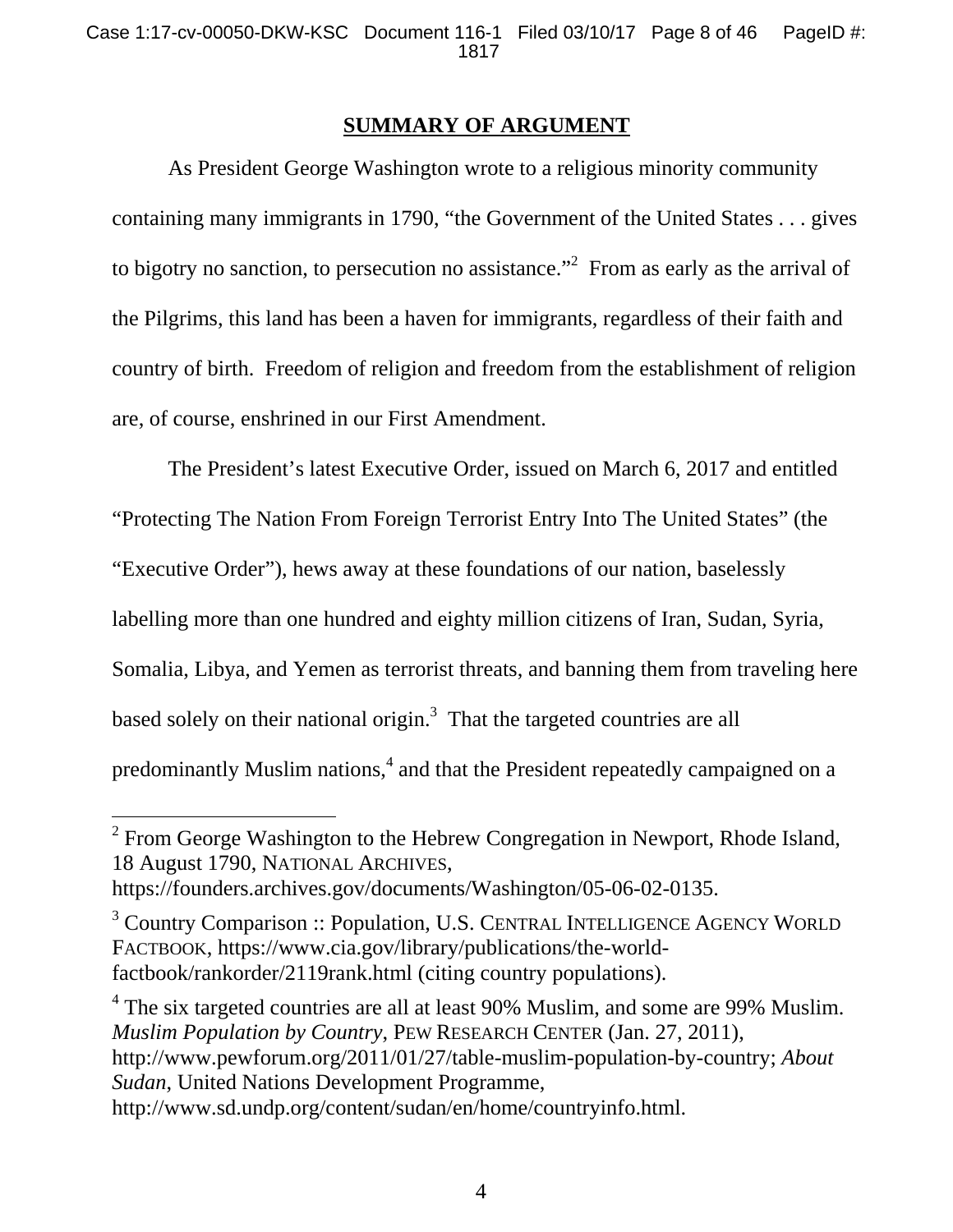promise to ban the entry of Muslims, suggests that the Order was motivated at least in part by an unconstitutional disfavoring of Islam. This is not who we are as a country, and this is not allowed by our Constitution. The Executive Order also violates the Immigration and Nationality Act's prohibition on discrimination on the basis of national origin, for the reasons set forth in Plaintiffs' motion for a temporary restraining order.

Contrary to the Government's arguments to other courts that the President's exercise of powers concerning immigration and national security is "unreviewable,"<sup>5</sup> and assertions by the President's senior policy advisor that those powers "will not be questioned,"<sup>6</sup> this Court is indeed empowered to review and determine the legality of the Executive Order. The President's powers are derived from and circumscribed by the Constitution and delegated Congressional authority. Because we live in a nation "of laws and not men," *Marbury v. Madison*, 5 U.S. 137, 163 (1803), it is the responsibility of federal courts to determine when that authority has been exceeded. Judicial review of executive action is part of the "fundamental structure of our

<sup>&</sup>lt;sup>5</sup> Emergency Mot. Under Cir. Rule 27-3 for Admin. Stay & Mot. for Stay Pending Appeal at 2, *Washington v. Trump*, 847 F.3d 1151 (9th Cir. Feb. 4, 2017) (No. 17- 35105), ECF No. 14.

<sup>&</sup>lt;sup>6</sup> Aaron Blake, *Stephen Miller's authoritarian declaration: Trump's national security actions 'will not be questioned,'* WASH. POST, Feb. 13, 2017, https://www.washingtonpost.com/news/the-fix/wp/2017/02/13/stephen-millersaudacious-controversial-declaration-trumps-national-security-actions-will-not-bequestioned (reporting televised public statements by President Trump's senior policy adviser, Stephen Miller, regarding the Executive Order).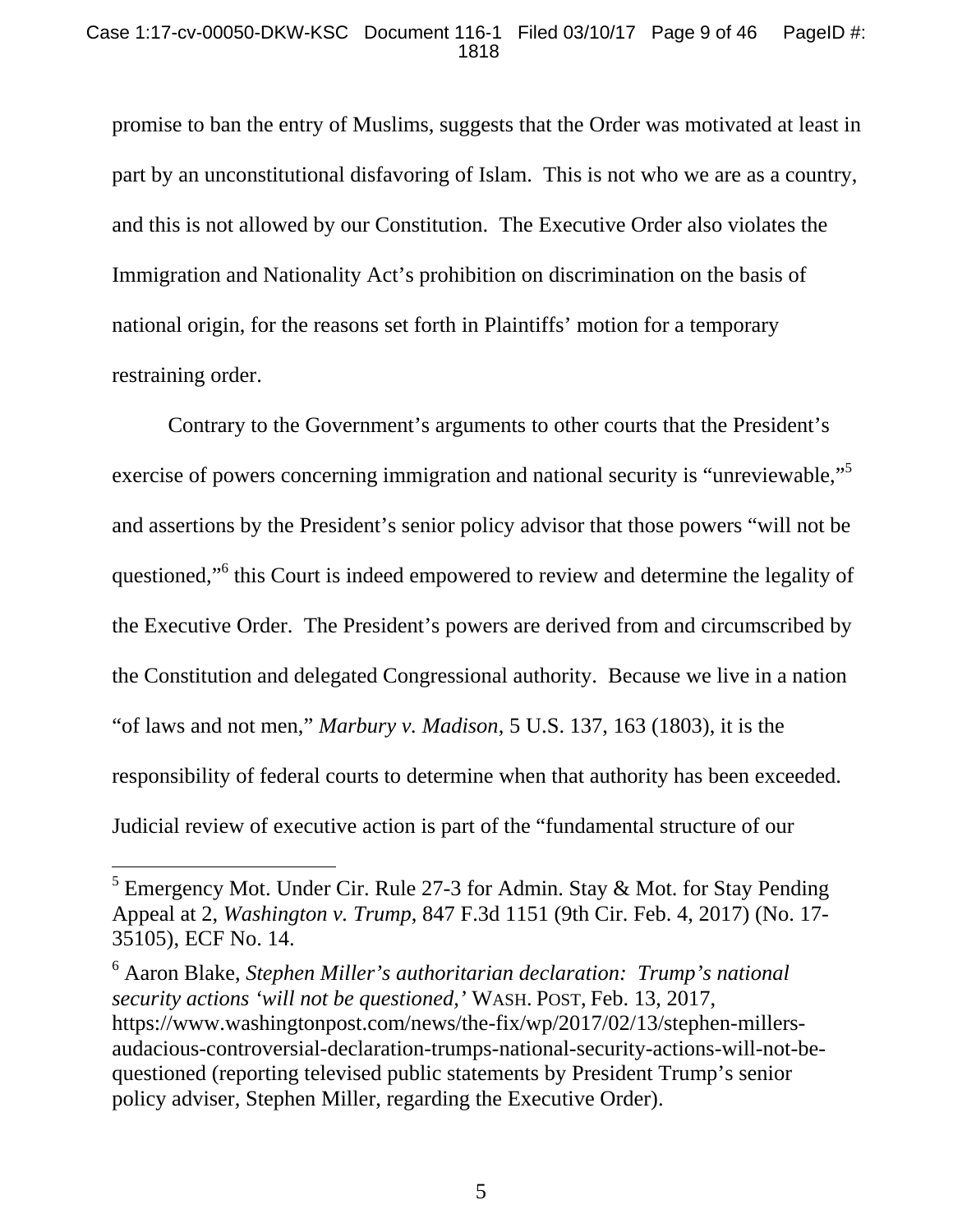#### Case 1:17-cv-00050-DKW-KSC Document 116-1 Filed 03/10/17 Page 10 of 46 PageID #: 1819

constitutional democracy," *Washington v. Trump*, 847 F.3d 1151, 1161 (9th Cir. 2017) (per curiam), and now, more than ever, it is important to reaffirm this vital check and balance. This Court has the authority—and, in fact, the duty—to review the President's Executive Order for compliance with the Constitution and federal law.

As organizations committed to serving and advocating on behalf of the nation's immigrant communities, *amici* urge this Court to recognize the irreparable harm that those communities and others face under the Executive Order. Every U.S. resident who has family members in one of the targeted countries will be deprived of visits from those family members, as well as the ability to sponsor derivative immigrant visas. Our nation's colleges and universities will be unable to admit students or recruit faculty from the targeted countries, hindering their ability to foster and maintain a rich, diverse, and inclusive educational environment. And employers in the public and private sectors will be unable to hire workers from the targeted countries, to the detriment of public institutions and businesses alike.

Aside from these concrete and tangible harms, the Executive Order works another less tangible but no less insidious harm: the marginalization of entire communities based on promulgation by Executive action of the false notion that nationals of the six targeted countries are "the 'bad'"<sup>7</sup> and must be excluded on a blanket basis in the purported interests of national security. The security rationale  $\overline{a}$ <sup>7</sup> *See* Donald J. Trump (@realDonaldTrump), Twitter (Jan. 30, 2017, 5:31 AM),

https://goo.gl/FAEDTd.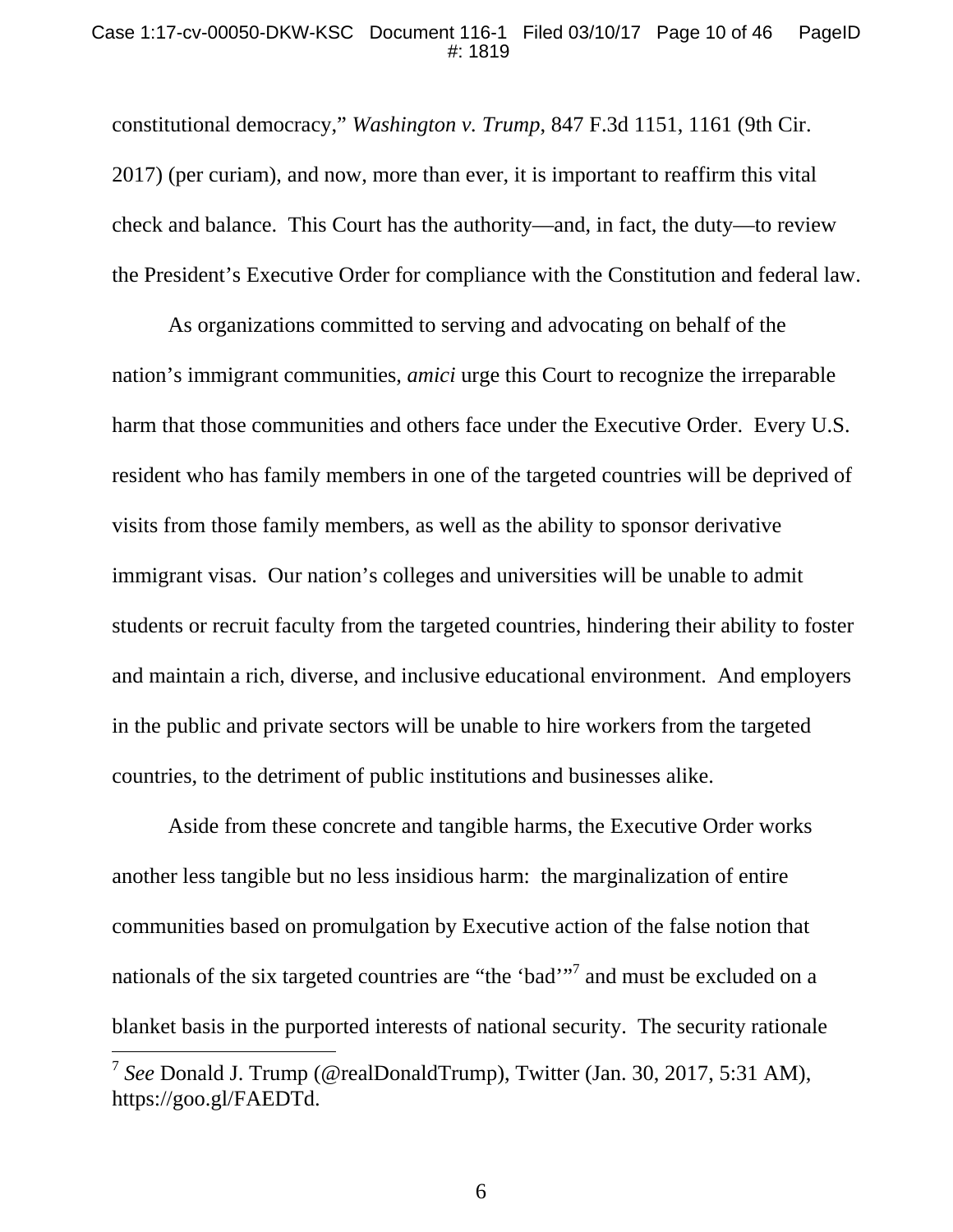advanced by the Government is paper-thin, is belied by the President's own actions in delaying signing of the new Executive Order (reportedly for publicity reasons), and cannot mask the religious animus and discriminatory intent that motivated the first Executive Order and its replacement. The speculative harms advanced by the Government as the basis for the new Executive Order—which itself seeks to upend the *status quo*—are far outweighed by the immediate harms that would be caused by implementation of the Order. *Amici* accordingly urge this Court to enjoin implementation of the Executive Order until its legality and constitutionality can be resolved on the merits.

#### **ARGUMENT**

## **I. THE COURTS SERVE A CRITICAL ROLE IN REVIEWING EXECUTIVE ACTIONS**

The judiciary's foremost obligation in our democratic system is to act as a check on the unconstitutional excesses of the political branches. Far from commanding that presidential directives "will not be questioned," more than two centuries of precedent instructs that "[i]t is emphatically the province *and duty* of the judicial department to say what the law is." *Marbury v. Madison*, 5 U.S. 137, 177 (1803) (emphasis added). Decisions of the Supreme Court and of this Circuit emphasize that this judicial duty does not dissipate simply because the challenged actions relate to immigration or national security, or even where the legislative branch has delegated significant discretion to the executive. As the Ninth Circuit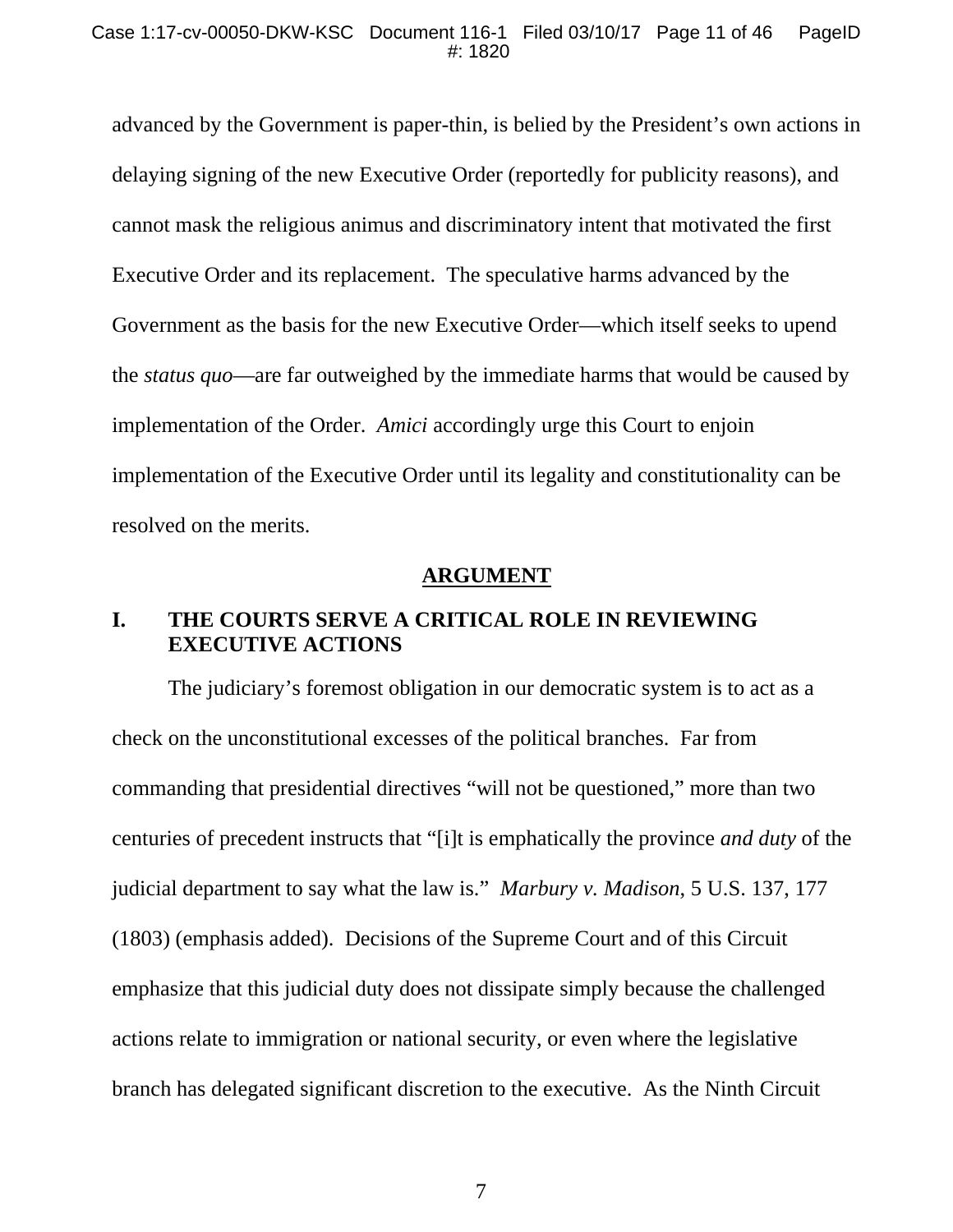held in rejecting the Government's argument that the first Executive Order was "unreviewable," a ruling that is binding here, "[t]here is no precedent to support this claimed unreviewability, which runs contrary to the fundamental structure of our constitutional democracy." *Washington v. Trump*, 847 F.3d 1151, 1161 (9th Cir. 2017) (per curiam).

Executive action does not become immune from review where the President claims a national security rationale. "[I]t is error to suppose that every case or controversy which touches foreign relations lies beyond judicial cognizance." *Baker v. Carr*, 369 U.S. 186, 211 (1962). The Supreme Court recently reaffirmed that resolving legal challenges to the constitutional authority of one of the three branches of our federal government "is a familiar judicial exercise," which cannot be avoided "merely 'because the issues have political implications.'" *Zivotofsky v. Clinton*, 566 U.S. 189, 196 (2012) (quoting *INS v. Chadha*, 462 U.S. 919, 943 (1983)); *see also Zemel v. Rusk*, 381 U.S. 1, 17 (1965) (denying that the President has "totally unrestricted freedom of choice" where a statute deals with foreign relations); *Aptheker v. Sec'y of State*, 378 U.S. 500 (1964) (upholding constitutional rights despite national security concerns); *Ex parte Mitsuye Endo*, 323 U.S. 283 (1944) (same).

While courts properly accord substantial deference to the political branches where matters of national security are concerned, *see, e.g.*, *Holder v. Humanitarian*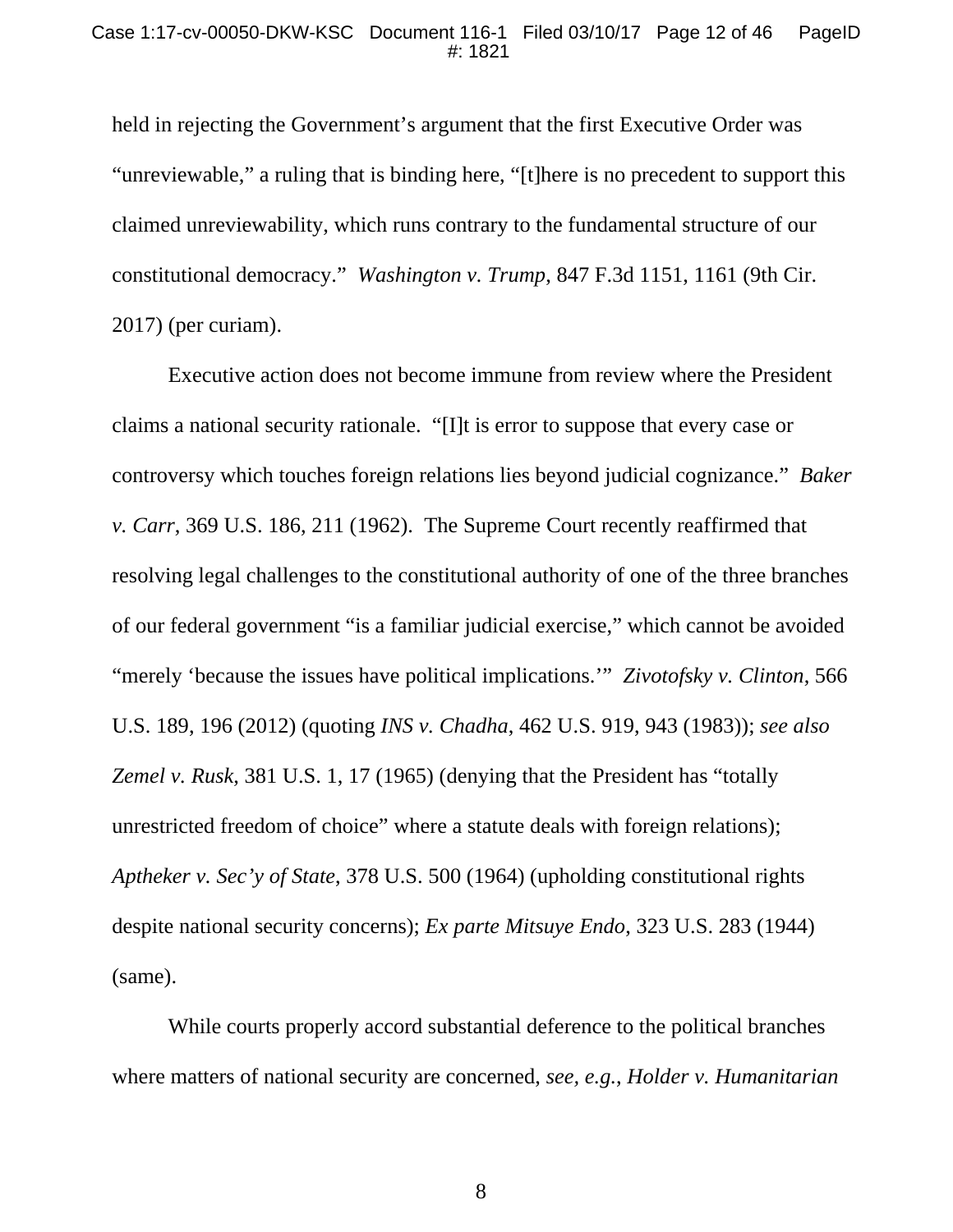*Law Project*, 561 U.S. 1, 33-34 (2010), there is no precedent to support the idea that courts must grant them complete deference, which would amount to an impermissible abdication of judicial authority. *Cf. Ex parte Quirin*, 317 U.S. 1, 19 (1942) ("[I]n time of war as well as in time of peace, [courts are] to preserve unimpaired the constitutional safeguards of civil liberty . . . ."); *Ex parte Milligan*, 71 U.S. 2, 120-21 (1866) ("The Constitution of the United States is a law for rulers and people, equally in war and in peace . . . under all circumstances."). Indeed, this Circuit's precedent is clear that "courts are not powerless to review the political branches' actions" when those actions are premised on national security concerns. *Alperin v. Vatican Bank*, 410 F.3d 532, 559 n.17 (9th Cir. 2005). As the Supreme Court has noted, "[i]t would indeed be ironic if, in the name of national defense, we would sanction the subversion of one of those liberties . . . which makes the defense of the Nation worthwhile." *United States v. Robel*, 389 U.S. 258, 264 (1967).

 The judicial duty to review the constitutionality of the Executive's actions similarly does not disappear because the policy under consideration deals with immigration. As the Supreme Court has held, even in the realm of immigration the President and Congress are "subject to important constitutional limitations." *Zadvydas v. Davis*, 533 U.S. 678, 695 (2001); *see also Chadha*, 462 U.S. at 940-41 (courts can review "whether Congress has chosen a constitutionally permissible means of implementing" its power over the regulation of aliens); *Galvan v. Press*,

9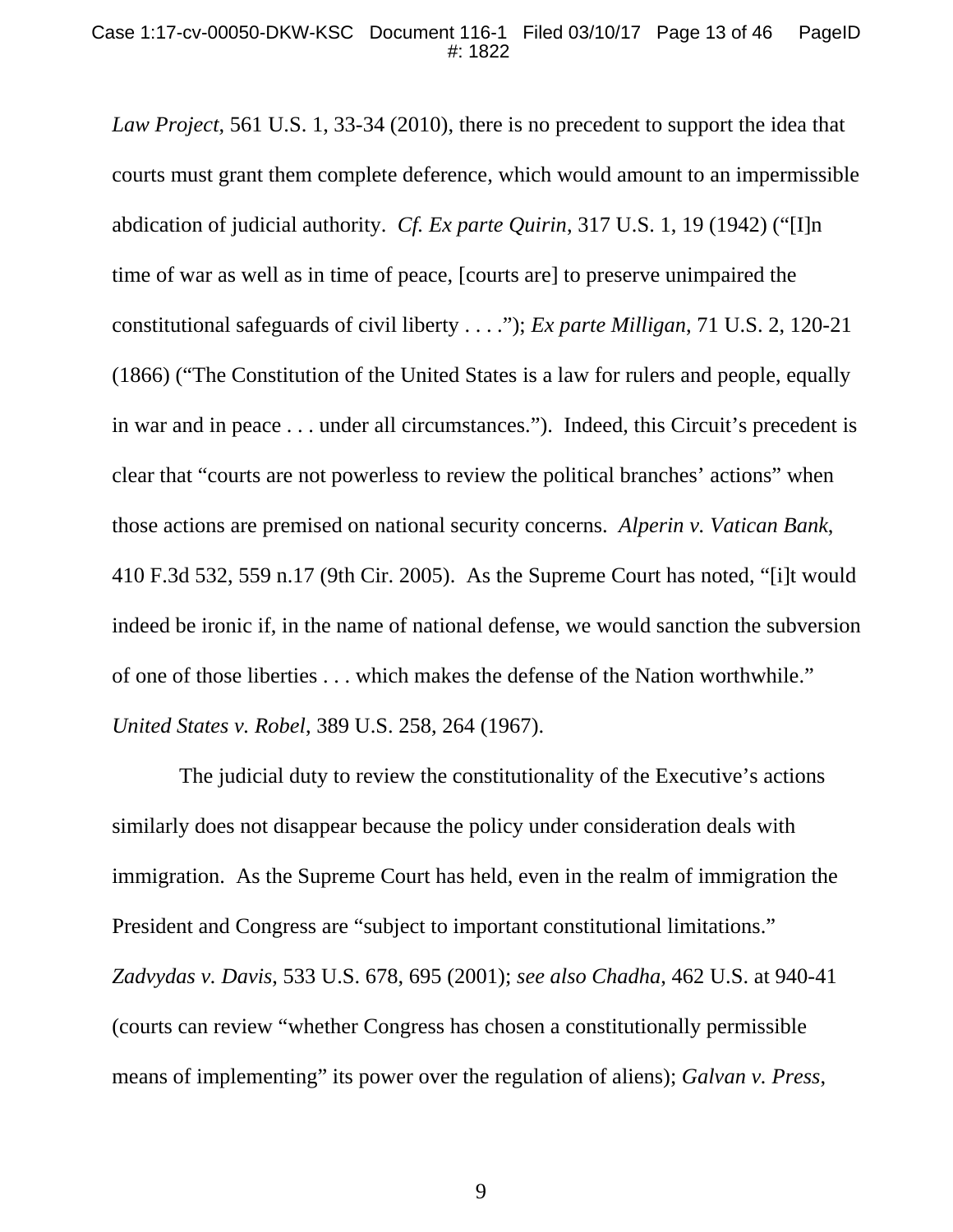347 U.S. 522, 531 (1954) ("In the enforcement of [immigration] policies, the Executive Branch of the Government must respect the procedural safeguards of due process."). The Ninth Circuit has squarely held that "'the judicial branch may examine whether the political branches have used a foreign policy crisis as an excuse for treating aliens arbitrarily.'" *Am.-Arab Anti-Discrimination Comm. v. Reno*, 70 F.3d 1045, 1056 (9th Cir. 1995) (quoting *Shahla v. INS*, 749 F.2d 561, 563 n.2 (9th Cir. 1984)); *see also Washington*, 847 F.3d at 1161.

Finally, even where, as here, Congress has delegated a measure of discretion to the President, that discretion is not unchecked. Congressional action is itself bounded by the requirements of the Constitution, and under no circumstance can the legislature write the executive a blank check to operate free of constitutional strictures. The Supreme Court has held that the political branches may not "switch the Constitution on or off at will." *Boumediene v. Bush*, 553 U.S. 723, 765 (2008). Here, the President relies on 8 U.S.C.  $\S 1182(f)^8$  as the legal basis for the Executive Order. But that statute's grant of discretion to the President cannot plausibly be read to strip the courts of jurisdiction to review the President's actions. The Supreme Court has required "'clear and convincing' evidence of congressional intent . . .

 $\overline{a}$ 

<sup>&</sup>lt;sup>8</sup> Section 1182(f) provides that "[w]henever the President finds that the entry of any aliens or of any class of aliens into the United States would be detrimental to the interests of the United States, he may by proclamation, and for such period as he shall deem necessary, suspend the entry of all aliens or any class of aliens as immigrants or nonimmigrants."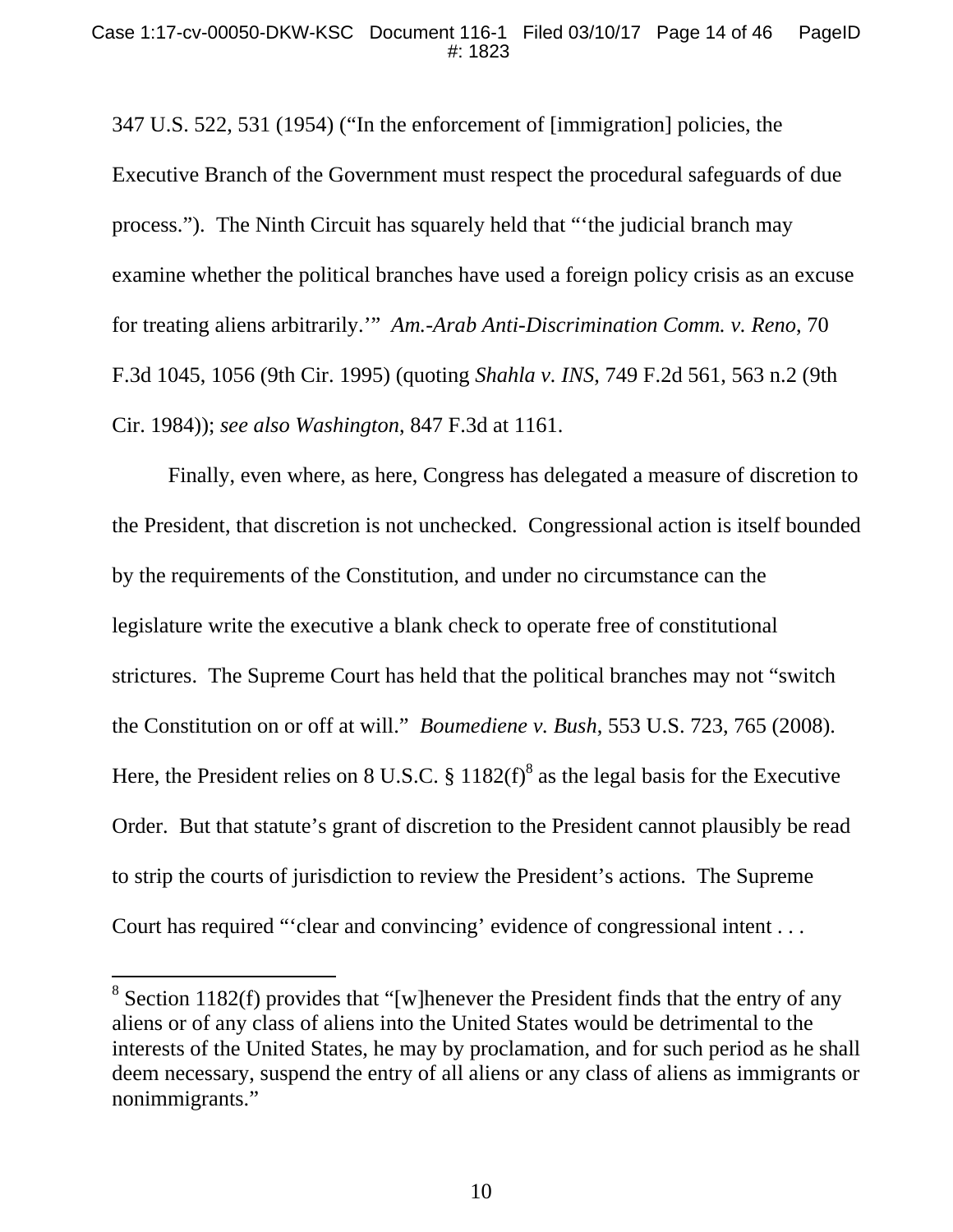before a statute will be construed to restrict access to judicial review." *Johnson v. Robison*, 415 U.S. 361, 373-74 (1974). As another district court recently held in a case concerning the first Executive Order, "[m]aximum power does not mean absolute power." *Aziz v. Trump*, — F. Supp. 3d. —, 2017 WL 580855, at \*6 (E.D. Va. Feb. 13, 2017) (granting preliminary injunction). Even where the President acts at the pinnacle of his power, courts still have a role to play in safeguarding individual rights. The Constitution "most assuredly envisions a role for all three branches when individual liberties are at stake." *Hamdi v. Rumsfeld*, 542 U.S. 507, 536 (2004) (plurality opinion).

Thus, as the Ninth Circuit and the Supreme Court have made crystal clear, this Court has the authority, and indeed the duty, to review the constitutionality and legality of Executive actions, including this Executive Order.

### **II. THE EXECUTIVE ORDER WILL CAUSE IRREPARABLE HARM**

*Amici* seek to strengthen diversity and promote justice and equality. Connected by our common humanity, *amici* believe that protection of the interests of individuals and organizations affected by the Executive Order reinforces the broader interests of American society. The individual and organizational harms faced by these groups are irreparable, weighing in favor of a temporary restraining order.

The harms caused by the deprivation of a constitutional right, no matter how brief the duration, are by their very nature irreparable. Unlike with merely pecuniary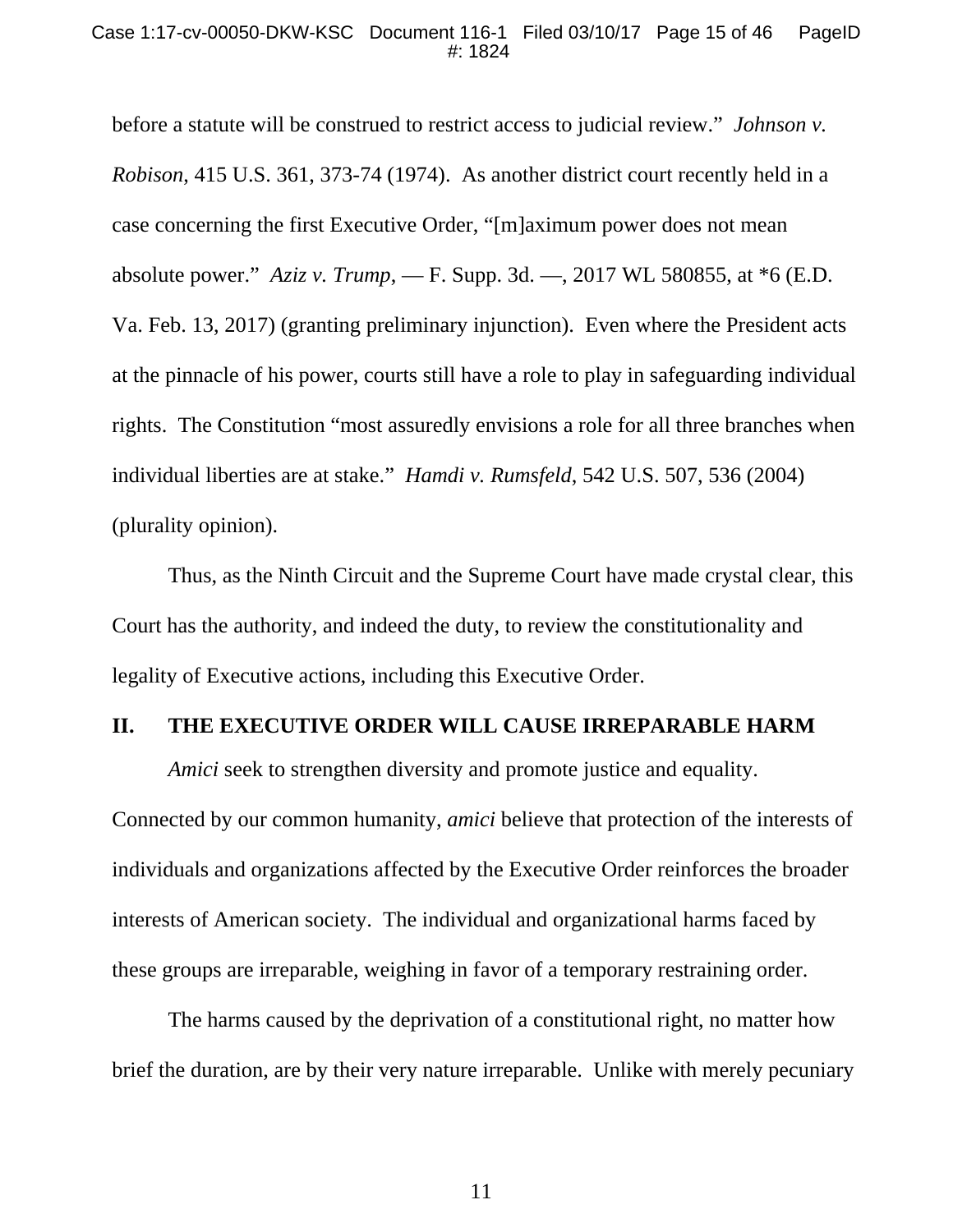harms, one who suffers a constitutional harm cannot be made whole by *post hoc* compensation. That is particularly true where, as here, the harm arises from a violation of the First Amendment's Establishment Clause. As the Supreme Court has recognized, "[t]he loss of First Amendment freedoms, for even minimal periods of time, unquestionably constitutes irreparable injury." *Elrod v. Burns*, 427 U.S. 347, 373 (1976) (plurality opinion). Given the gravity of the harms to the constitutionally protected rights to be free of a government-established religion, to the equal protection of the law, to international travel, and to family integrity, there is no doubt that the Executive Order threatens irreparable harm to many individuals, families, and organizations.

U.S. citizens and lawful permanent residents ("LPRs") with family members in the six targeted countries will suffer concrete harms to their recognized liberty interest in maintaining familial relationships. *See Moore v. City of E. Cleveland*, 431 U.S. 494 (1977). "[T]he Constitution protects the sanctity of the family precisely because the institution of the family is deeply rooted in this Nation's history and tradition." *Id*. at 503; *see also Meyer v. Nebraska*, 262 U.S. 390 (1923). Yet under the Executive Order's discriminatory nationality-based test, U.S. citizens and LPRs

 9 While *Elrod* dealt with freedom of speech, the Ninth Circuit has recognized that this reasoning applies to other constitutional rights. *See Latta v. Otter*, 771 F.3d 496, 500 (9th Cir. 2014) (deprivation of right to marry constitutes an irreparable harm); *Melendres v. Arpaio*, 695 F.3d 990, 1002 (9th Cir. 2012) (violations of Fourth and Fourteenth Amendments inflict irreparable harm).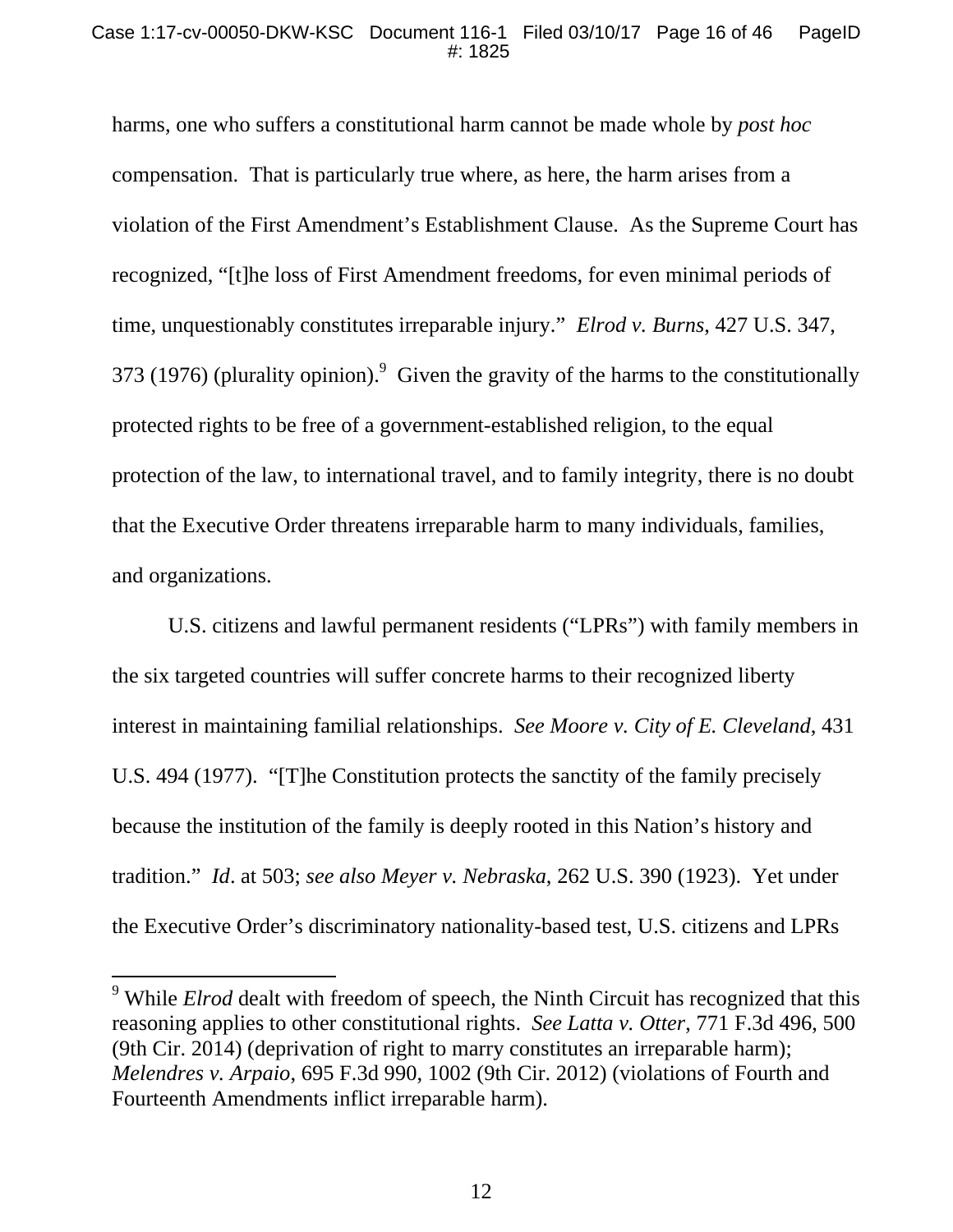will be unable to receive visits from loved ones who live in the banned countries or to sponsor family members from those countries for lawful permanent residence in the United States. The Executive Order will separate spouses and fiancés across continents,  $^{10}$  deprive family members of time with ill or elderly relatives,  $^{11}$  and force overseas visa applicants to miss births, weddings, funerals, and other important family events. U.S. citizens and LPRs will be forced to choose between career obligations in the United States and family members in the banned countries.<sup>12</sup> By interfering with familial relations on the basis of national origin, the Executive Order violates the constitutional rights of these U.S. citizens and LPRs to the equal protection guarantee inherent in the Due Process Clause of the Fifth Amendment. *See Bolling v. Sharpe, 347 U.S. 497 (1954).*<sup>13</sup>

-

<sup>10</sup> *See, e.g.*, Ex. 1, Decl. of Omid Moghimi; Ex. 2, Decl. of Jane Doe #1. The declarations cited in and attached to this brief are from pleadings filed on February 8, 2017 by Plaintiffs in *Pars Equality Center v. Trump*, No. 17-cv-00255 (D. D.C.), in support of a challenge to the first Executive Order. The attached declarations describe the circumstances of individuals who remain affected by the revised Executive Order.

<sup>&</sup>lt;sup>11</sup> See, e.g., Ex. 3, Decl. of Shiva Hissong.

<sup>12</sup> *See, e.g.*, Ex. 1, Decl. of Omid Moghimi, ¶ 19.

 $13$  The limited waiver provision in Section 3(c) of the Executive Order does not mitigate the harms suffered by those affected by the Order, who can have no reasonable expectation that they will be permitted to enter the United States under a discretionary exception that individual immigration officials may or may not authorize "on a case-by-case basis." Exec. Order No. 13,209, 82 Fed. Reg. 13,209 (Mar. 9, 2017), *available at* https://www.whitehouse.gov/the-pressoffice/2017/03/06/executive-order-protecting-nation-foreign-terrorist-entry-unitedstates.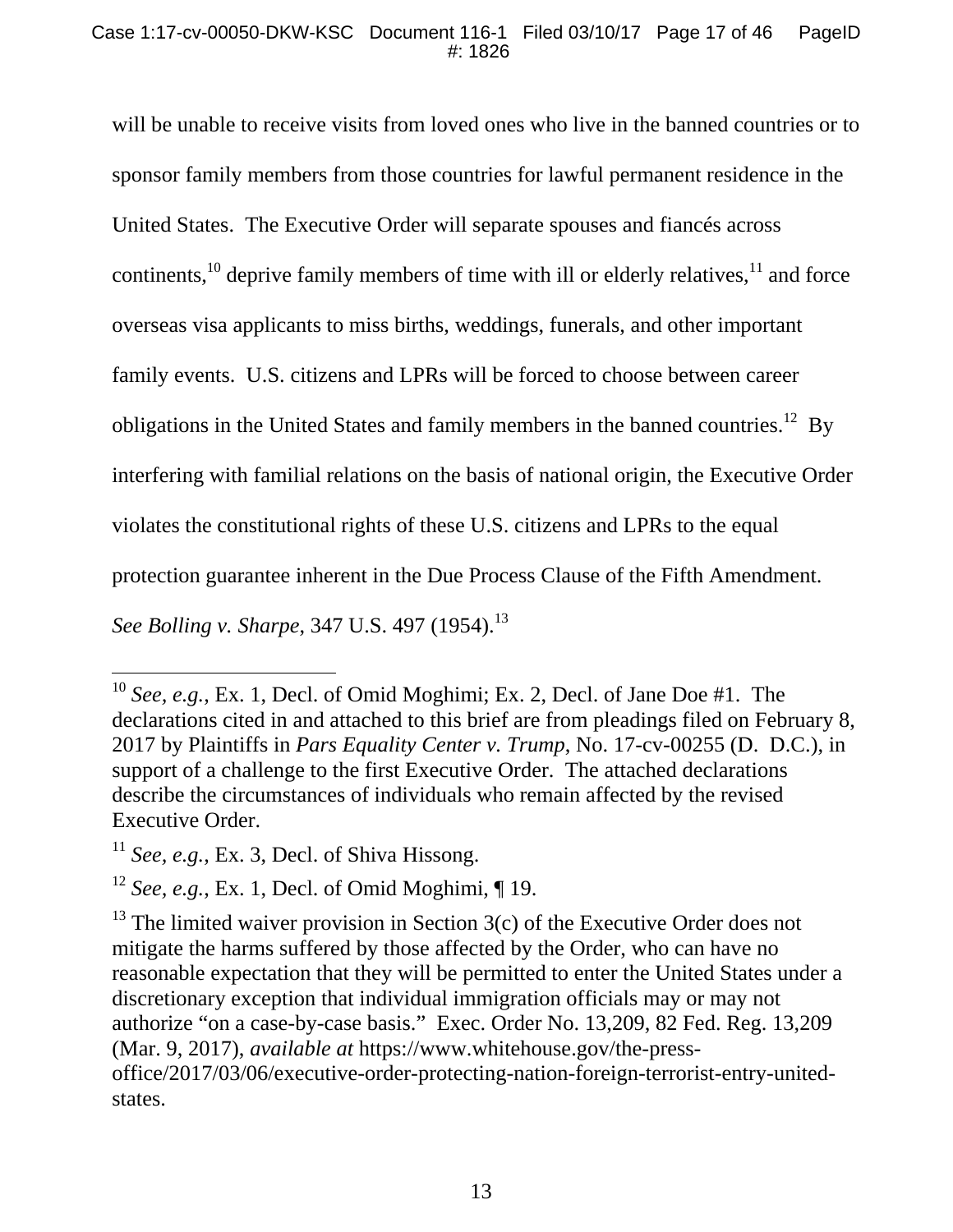#### Case 1:17-cv-00050-DKW-KSC Document 116-1 Filed 03/10/17 Page 18 of 46 PageID #: 1827

Moreover, immigrants and visitors from the targeted countries contribute to State and national life in numerous ways that will be stymied by the Executive Order. For instance, State and private colleges and universities recruit students, permanent faculty, and visiting faculty from the targeted countries. *See, e.g.*, Katyal Decl. Ex. D-1 (Supp. Decl. of Risa E. Dickson, University of Hawaii System) ¶¶ 6- 8. The Executive Order will prevent visa applicants from the banned countries from studying or teaching at U.S. universities, irrevocably damaging their personal and professional lives and harming our educational institutions, not only in Hawaii, but throughout the country.<sup>14</sup> By way of further example, recent research by economists affiliated with Harvard and MIT shows that, across the United States, "14 million doctors' appointments are provided each year by physicians" from the six affected countries.15 Preventing doctors from these countries from coming to the United States, and making it harder for those already here to stay, such as by preventing their family members from visiting or joining them here, will adversely impact

 $\overline{a}$ 

 $14$  For example, according to the Department of State, thousands of Iranian students study in the United States each year. *Study in the U.S.A.*, U.S. VIRTUAL EMBASSY IRAN, https://ir.usembassy.gov/education-culture/study-usa/.

<sup>&</sup>lt;sup>15</sup> THE IMMIGRANT DOCTORS PROJECT, https://www.immigrantdoctors.org (analyzing statistics from Doximity, an online networking site for doctors that assembled this data from a variety of sources, including the American Board of Medical Specialties, specialty societies, state licensing boards, and collaborating hospitals and medical schools).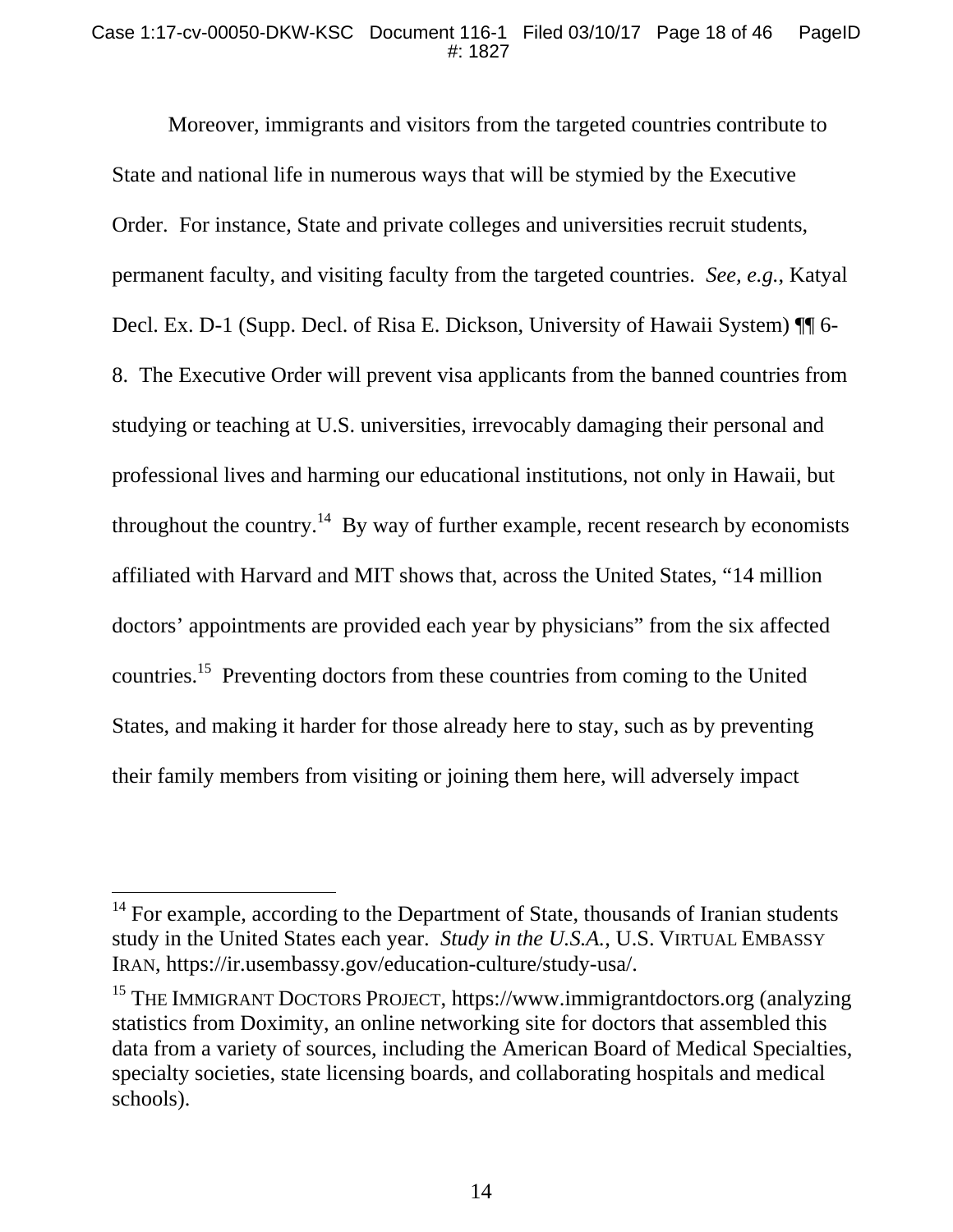medical institutions and curtail the medical care available to the citizens of this State and others.

Singling out and banning nationals from the six predominantly Muslim targeted countries, as the Executive Order does, causes further harm by stigmatizing not only immigrants and refugees, but also Muslim citizens of the United States. The repeated calls by the President and his advisors for a "total and complete shutdown of Muslims entering the United States<sup>"16</sup> and for the implementation of a "Muslim" ban"17 are the *raison d'etre* of this Executive Order. That the Government has dressed the revised Executive Order in new clothing after its first effort was enjoined by the Ninth Circuit does not diminish the significance of the President's prior statements or their relevance to this Court's inquiry as to whether the Order passes legal muster. As revealed by a senior policy advisor to the President, the revised Executive Order still has "the same basic policy outcome for the country."<sup>18</sup> Such declarations, and the Executive Order itself, have made immigrants and Muslim

 $\overline{a}$ 

<sup>&</sup>lt;sup>16</sup> Press Release, Donald J. Trump for President, Inc., Donald J. Trump Statement on Preventing Muslim Immigration (Dec. 7, 2015), *available at*  https://www.donaldjtrump.com/press-releases/donald-j.-trump-statement-onpreventing-muslim-immigration.

<sup>17</sup> Amy B. Wang, *Trump asked for a 'Muslim ban,' Giuliani says — and ordered a commission to do it 'legally,'* WASH. POST, Jan. 29, 2017.

<sup>18</sup> *Miller: New order will be responsive to the judicial ruling; Rep. Ron DeSantis: Congress has gotten off to a slow start* (Fox News television broadcast Feb. 21, 2017), *transcript available at* http://www.foxnews.com/transcript/2017/02/21/millernew-order-will-be-responsive-to-judicial-ruling-rep-ron-desantis/.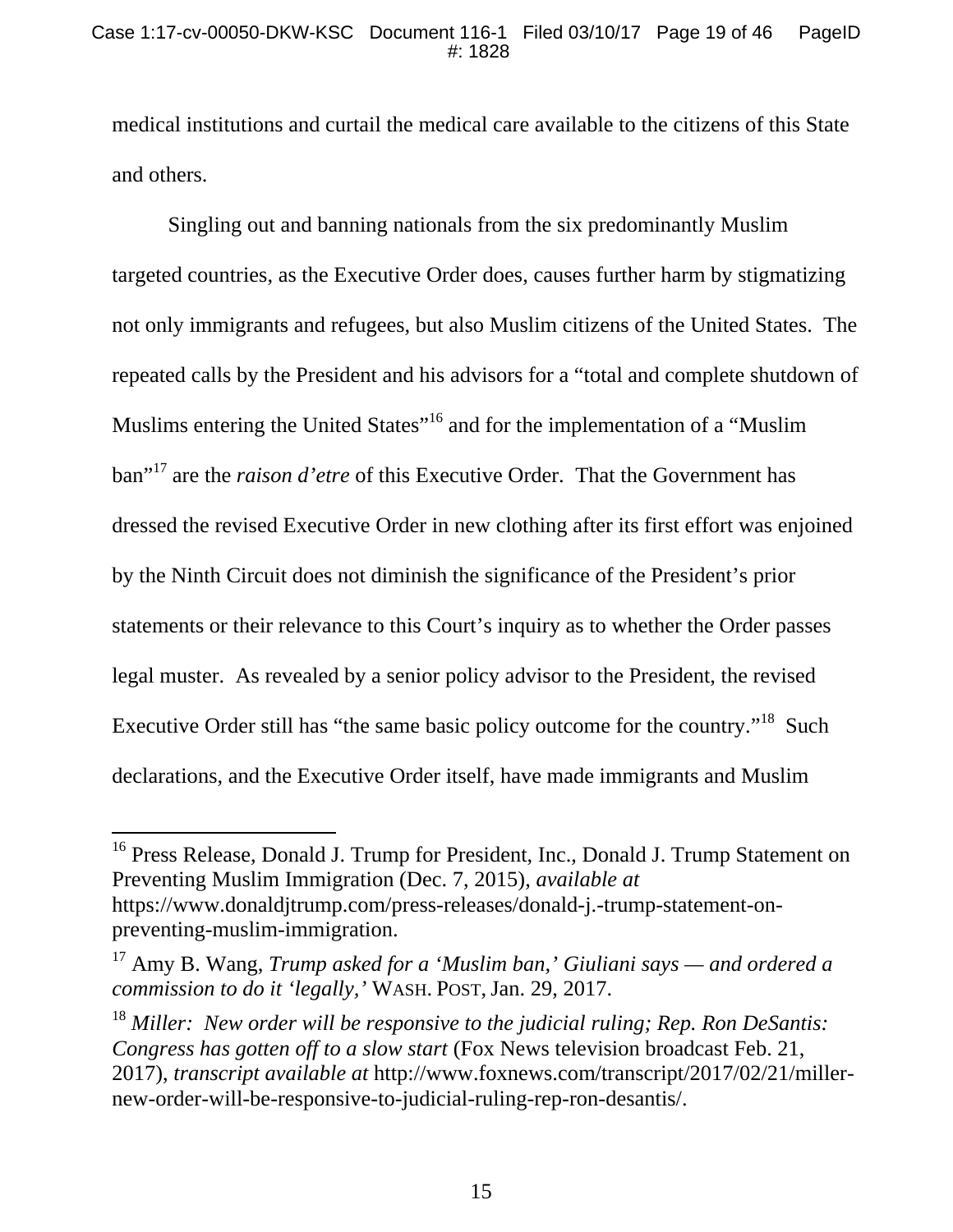citizens justifiably fearful. Against the backdrop of the recent rise in hate crimes against Muslims in the United States, $^{19}$  the Executive Order amplifies the sense of persecution that citizens and immigrants of Muslim faith suffer.

Further, the Executive Order's suspension of the U.S. Refugee Admissions Program will have catastrophic consequences for innumerable individuals and families fleeing war, violence, and political or religious persecution. In the words of the United Nations High Commissioner for Refugees, the Executive Order will "compound the anguish" for people "who remain in urgent need of life-saving assistance and protection."<sup>20</sup> The suspension of the refugee program is also antithetical to the interests of States and organizations committed to resettling and assisting refugees, including one of the *amici* here, HIAS. The U.S. Government has tasked States and non-profit organizations with primary responsibility for

-

<sup>19</sup> *See, e.g.*, Matt Zapotosky, *Hate crimes against Muslims hit highest mark since 2001*, WASH. POST, Nov. 14, 2016.

<sup>20</sup> Press Release, UNHCR, *UNHCR underscores humanitarian imperative for refugees as new U.S. rules announced* (Mar. 6, 2017), http://www.unhcr.org/enus/news/press/2017/3/58bdd37e4/unhcr-underscores-humanitarian-imperativerefugees-new-rules-announced.html. The refugee ban may also have ripple effects on the treatment of refugees globally. *See, e.g.*, *Trump's refugee clampdown stops Iranian path through Austria*, FOX NEWS WORLD, Jan. 27, 2017, http://www.foxnews.com/world/2017/01/27/trump-refugee-clampdown-stopsiranian-path-through-austria.html.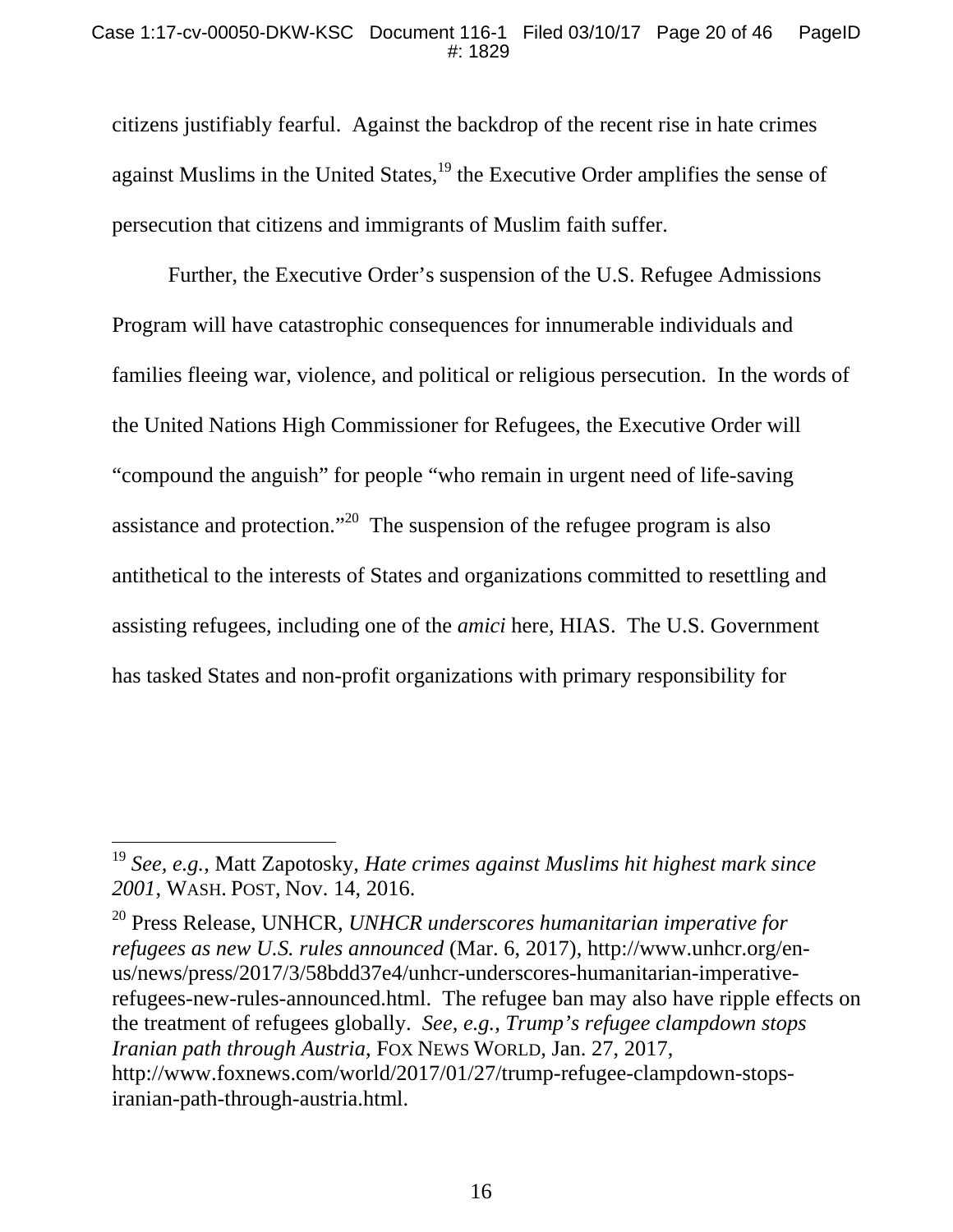administering the U.S. Refugee Resettlement Program.<sup>21</sup> Aiding refugees is central to the culture, values, and mandates of these States and organizations, but the Executive Order will prevent them from fulfilling their missions to welcome refugees and serve refugee communities throughout the United States.

The Government will likely assert, as it has before, that the Executive Order addresses an urgent national security risk that represents a countervailing harm weighing against any injunction.<sup>22</sup> Yet, in enjoining enforcement of the first Executive Order, the Ninth Circuit found that "[t]he Government . . . pointed to no evidence that any alien from any of the countries named in the Order has perpetrated a terrorist attack in the United States." *Washington*, 847 F.3d at 1168. And in the month since, Defendants have assembled little evidence that the Executive Order would promote national security. Indeed, the Executive Order points to only a single instance in which a national of one of the six targeted countries was convicted of a terrorism-related crime: the conviction of a Somali native who had been brought to

 $\overline{a}$ 

<sup>&</sup>lt;sup>21</sup> U.S. ADMIN. FOR CHILDREN  $&$  FAMILIES, ANNUAL REPORT TO CONGRESS: OFFICE OF REFUGEE RESETTLEMENT FISCAL YEAR 2015 at 6, *available at* https://www.acf.hhs.gov/sites/default/files/orr/arc\_15\_final\_508.pdf.

<sup>22</sup> *See, e.g.*, Emergency Mot. Under Cir. Rule 27-3 for Admin. Stay & Mot. for Stay Pending Appeal at 20-21, *Washington v. Trump*, 847 F.3d 1151 (9th Cir. Feb. 4, 2017) (No. 17-35105), ECF No. 14.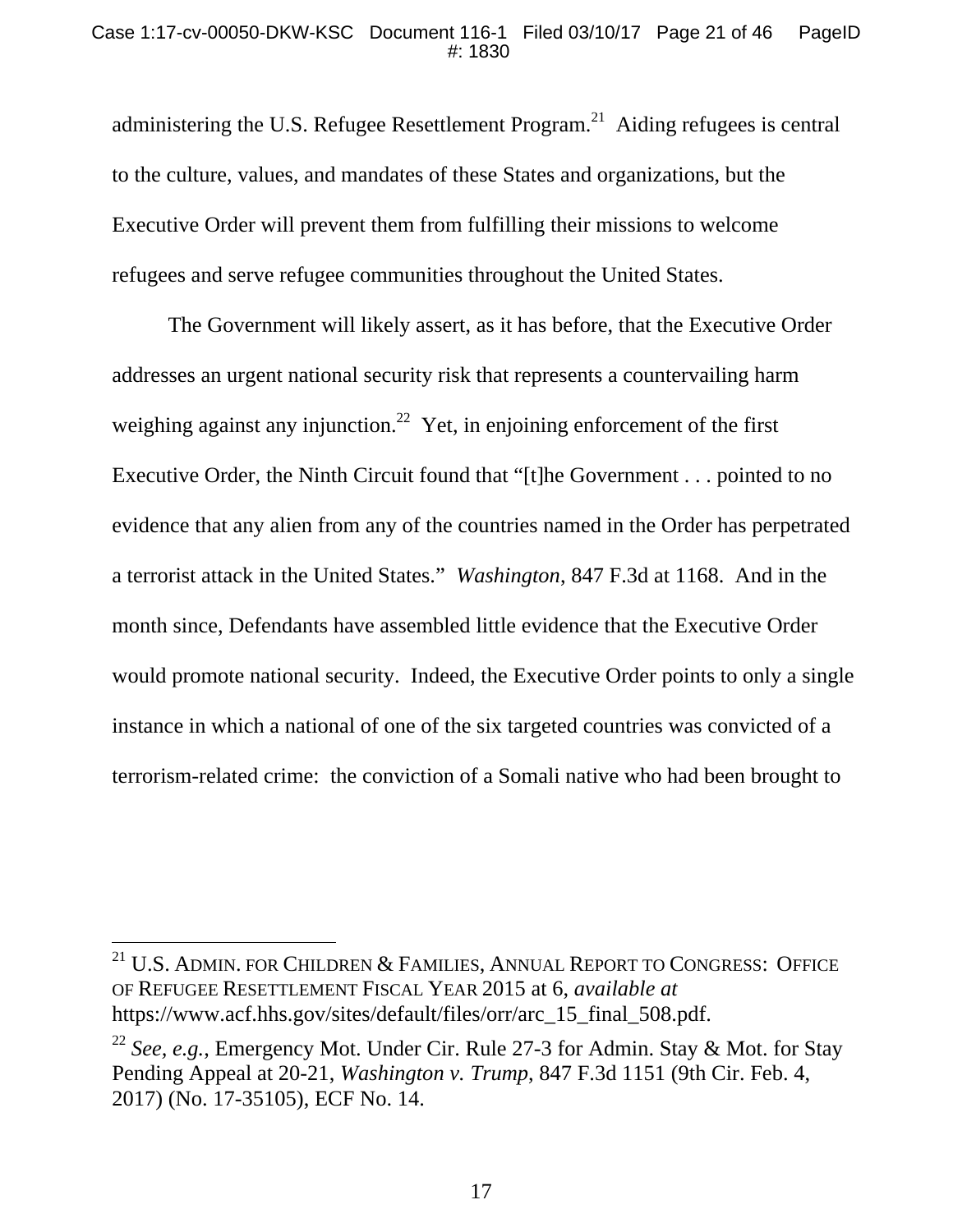the United States years before as a child refugee.<sup>23</sup> But the U.S. Attorney who prosecuted this individual said that "[h]is radicalization had precisely nothing to do with his refugee status," as "[h]e was radicalized long after he became a United States citizen"; in fact, "[t]he assistance of the refugee community was crucial to th[e] investigation."<sup>24</sup> That one incident is a facially insufficient basis on which to brand more than one hundred and eighty million citizens of the six targeted countries as terrorist threats and ban them from traveling to the United States.<sup>25</sup>

## **CONCLUSION**

For the foregoing reasons, as well as those set forth in the Memorandum in

Support of Plaintiffs' Motion for Temporary Restraining Order, *amici* respectfully

<sup>24</sup> Colin Miner, *Trump Travel Ban Won't Keep Us Safe, Says US Attorney Who Prosecuted Would-Be Bomber*, PATCH, Mar. 7, 2017, http://patch.com/oregon/portland/trump-travel-ban-wont-keep-us-safe-says-us-

attorney-who-prosecuted-would-be-bomber.

 $25$  The Government's assertions that the Executive Order is motivated by urgent national security interests, and the President's claim that "many very bad and dangerous people" will "pour[] in" if there is any delay in implementation of a travel ban, are also belied by the weeks of delay in finalizing the new Executive Order, including a five-day delay immediately prior to the Order's signing based on what was reported to be the President's desire to enjoy favorable reviews of his February 28 speech to Congress. *See* Donald J. Trump (@realDonaldTrump), TWITTER (Feb. 4, 2017, 1:44 P.M.), https://goo.gl/kPP3Om; Laura Jarrett et al., *Trump delays new travel ban after well-reviewed speech*, CNN, Mar. 1, 2017,

http://www.cnn.com/2017/02/28/politics/trump-travel-ban-visa-holders/.

<sup>23</sup> Exec. Order No. 13,209, 82 Fed. Reg. 13,209 (Mar. 9, 2017), *available at* https://www.whitehouse.gov/the-press-office/2017/03/06/executive-order-protectingnation-foreign-terrorist-entry-united-states.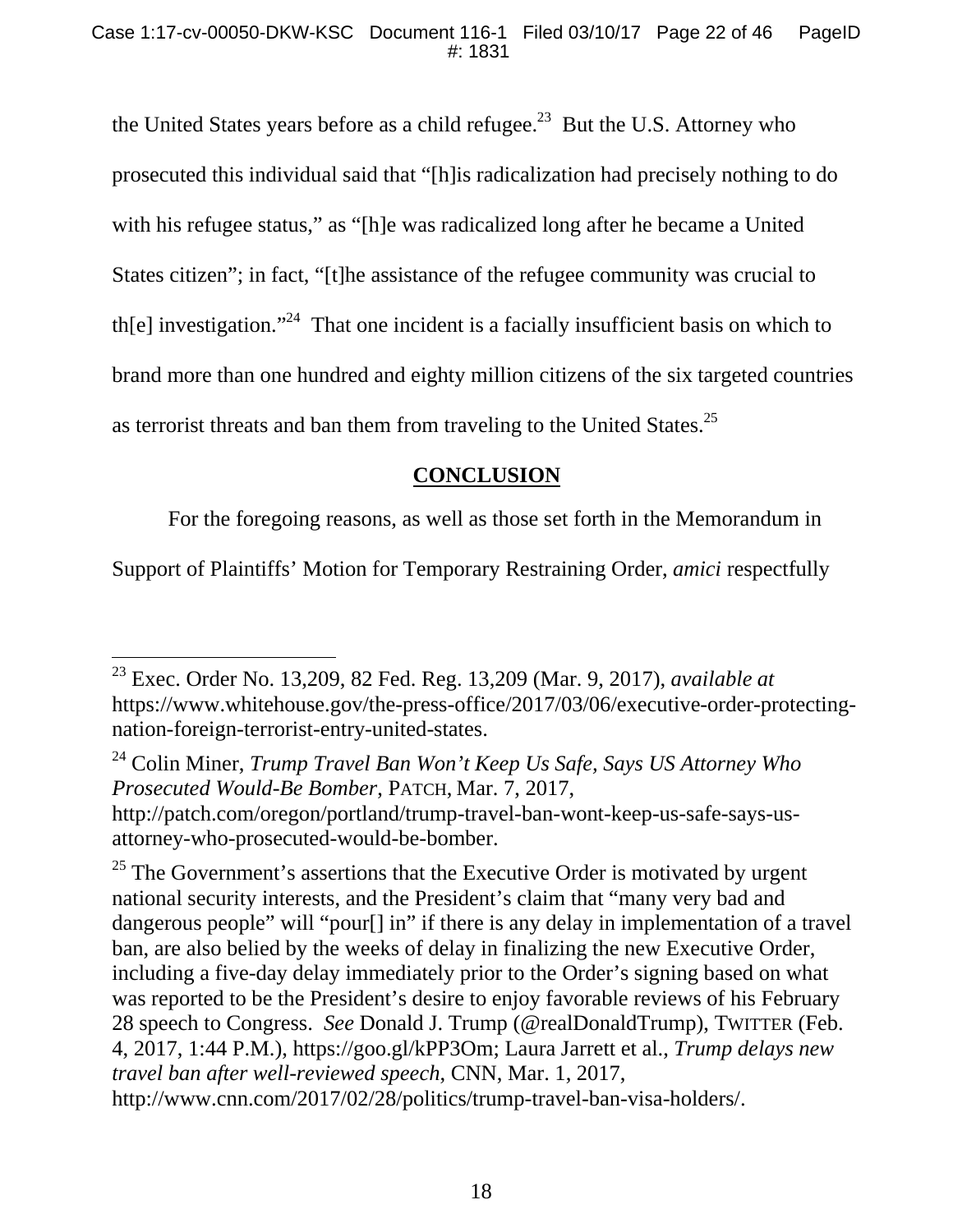support Plaintiffs' request that the Court grant a temporary restraining order

enjoining implementation of the Executive Order on a nationwide basis.

Dated: Honolulu, Hawai'i, March 10, 2017

Respectfully submitted,

By: /s/ Lisa Woods Munger Lisa Woods Munger (HI Bar No. 003858-0) GOODSILL ANDERSON QUINN & STIFEL LLP First Hawaiian Center 999 Bishop Street, Suite 1600 Honolulu, Hawaii 96813 Telephone: (808) 547-5744 Facsimile: (808) 547-5880 lmunger@goodsill.com

> Alan C. Turner\* SIMPSON THACHER & BARTLETT LLP 425 Lexington Avenue New York, New York 10017 Telephone: (212) 455-2472 Facsimile: (212) 455-2502 aturner@stblaw.com

> Harrison J. (Buzz) Frahn IV\* SIMPSON THACHER & BARTLETT LLP 2475 Hanover Street Palo Alto, California 94304 Telephone: (650) 251-5000 Facsimile: (650) 251-5002 hfrahn@stblaw.com

\**Pro hac vice application pending*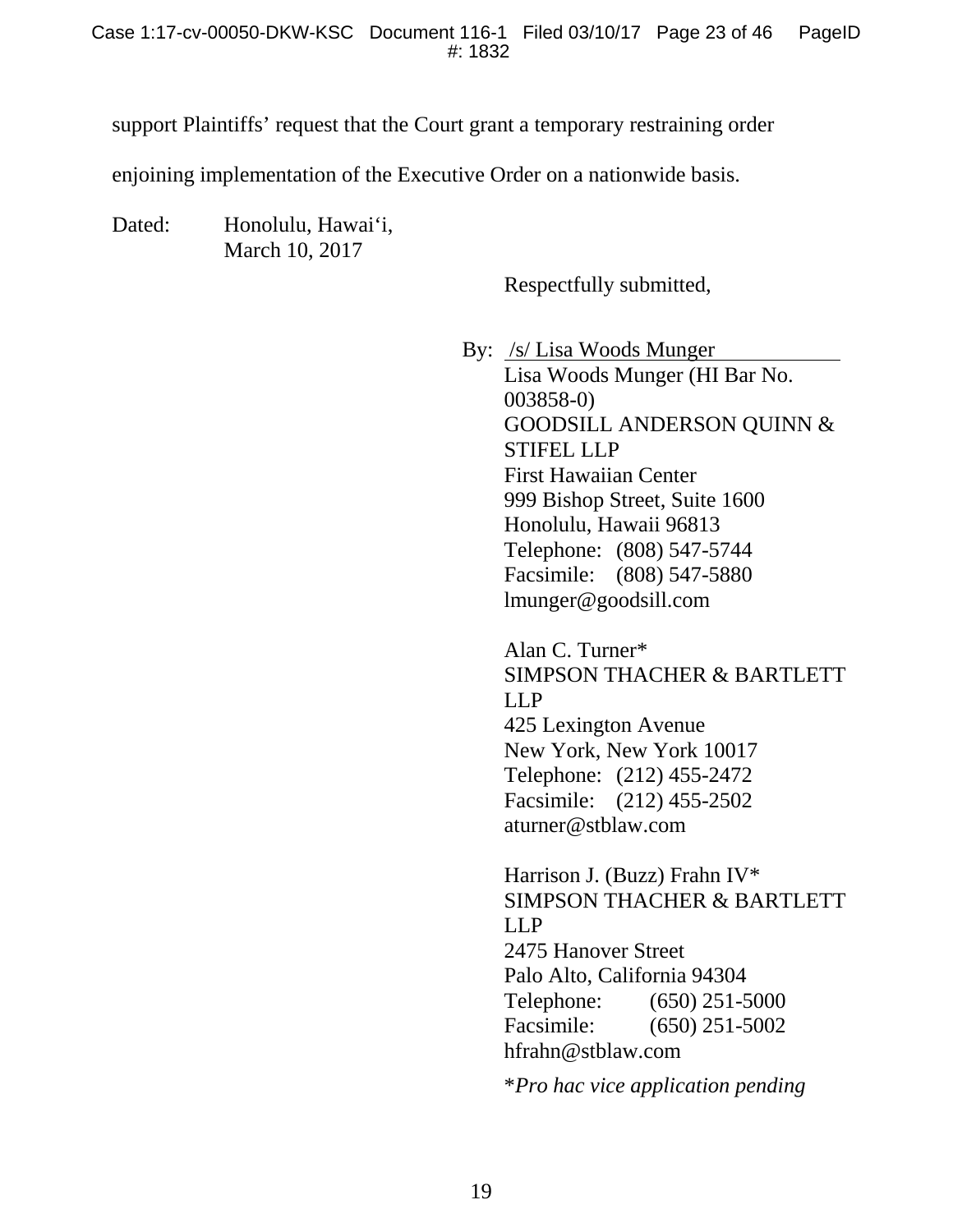*Attorneys for Amici Curiae Human Rights First, KIND (Kids in Need of Defense), Tahirih Justice Center, and HIAS*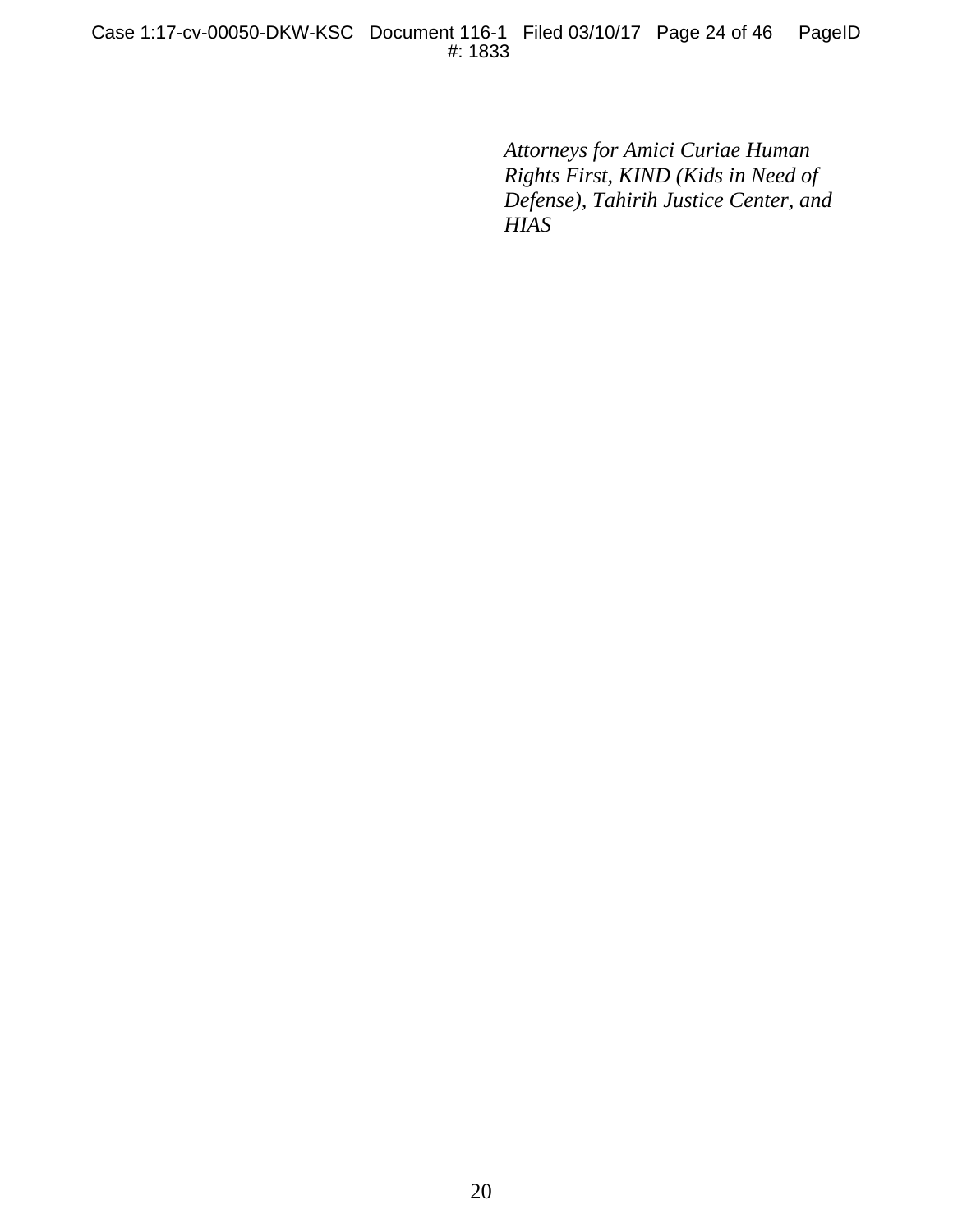## IN THE UNITED STATES DISTRICT COURT

## FOR THE DISTRICT OF HAWAII

| STATE OF HAWAI'I and ISMAIL<br>ELSHIKH,                                                                                                                                                                                                                                                                                                             | CV. NO. 1:17-cv-00050 DKW-KJM<br><b>DECLARATION OF LISA WOODS</b> |
|-----------------------------------------------------------------------------------------------------------------------------------------------------------------------------------------------------------------------------------------------------------------------------------------------------------------------------------------------------|-------------------------------------------------------------------|
| Plaintiffs,                                                                                                                                                                                                                                                                                                                                         | <b>MUNGER; EXHIBITS 1 - 3</b>                                     |
| VS.                                                                                                                                                                                                                                                                                                                                                 |                                                                   |
| DONALD J. TRUMP, in his official<br>capacity as President of the United<br>States; U.S. DEPARTMENT OF<br>HOMELAND SECURITY; JOHN F.<br>KELLY, in his official capacity as<br>Secretary of Homeland Security; U.S.<br>DEPARTMENT OF STATE; REX<br>TILLERSON, in his official capacity as<br>Secretary of State; and the UNITED<br>STATES OF AMERICA, |                                                                   |

Defendants.

## **DECLARATION OF LISA WOODS MUNGER**

I, LISA WOODS MUNGER, declare as follows:

1. I am an attorney with the law firm of Goodsill Anderson Quinn

& Stifel LLP, duly licensed to practice law in the State of Hawai'i and in the

United States District Court for the District of Hawai'i, representing *Amici Curiae*

HUMAN RIGHTS FIRST, KIND (Kids in Need of Defense), TAHIRIH JUSTICE

CENTER, and HIAS ("*Amici*") in *State of Hawaii and Ismail Elshikh v. Donald J.* 

*Trump, in his official capacity as President of the United States, et al.*, Civil No.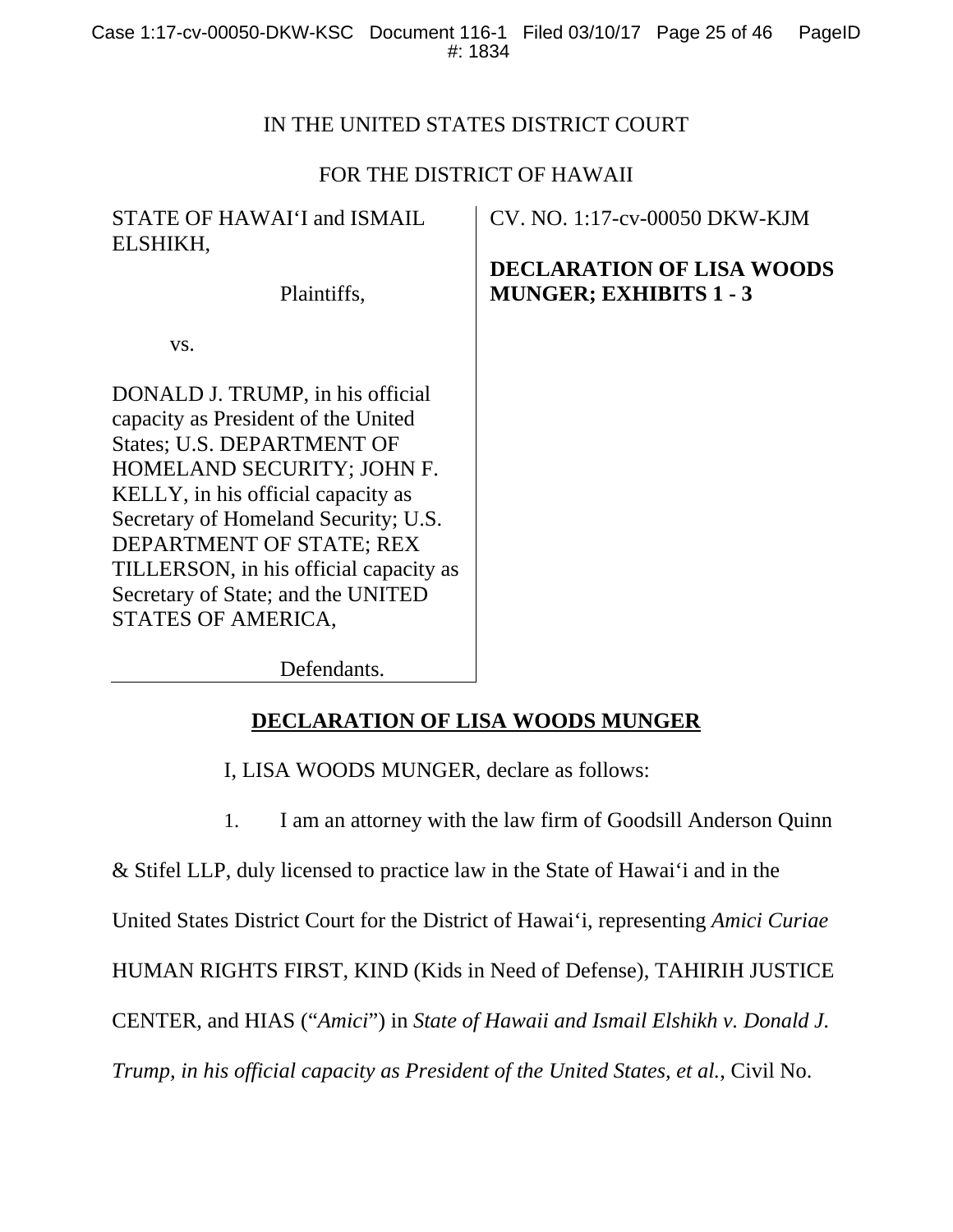17-cv-00050 DKW-KJM. I make this declaration based upon information gained in that capacity and am competent to testify as to the matters herein.

2. All of the facts stated herein are true and correct and within my personal knowledge, except for matters stated to be true on information and belief, and as to those matters, I believe them to be true. If called and sworn I could and would testify to the truth thereof.

3. Attached hereto as Exhibit 1 is a true and correct copy of the Declaration of Omid Moghimi in Support of Plaintiffs' Motion for Preliminary Injunction filed on February 8, 2017, in the United States District Court for the District of Columbia in Civil No. 1:17-cv-00255 and styled as *Pars Equality Center, et al. v. Donald J. Trump, President of the United States, et al.*

4. Attached hereto as Exhibit 2 is a true and correct copy of the Declaration of Jane Doe #1 in Support of Plaintiffs' Motion for Preliminary Injunction filed on February 8, 2017, in the United States District Court for the District of Columbia in Civil No. 1:17-cv-00255 and styled as *Pars Equality Center, et al. v. Donald J. Trump, President of the United States, et al.*

5. Attached hereto as Exhibit 3 is a true and correct copy of the Declaration of Shiva Hissong in Support of Plaintiffs' Motion for Preliminary Injunction filed on February 8, 2017, in the United States District Court for the

2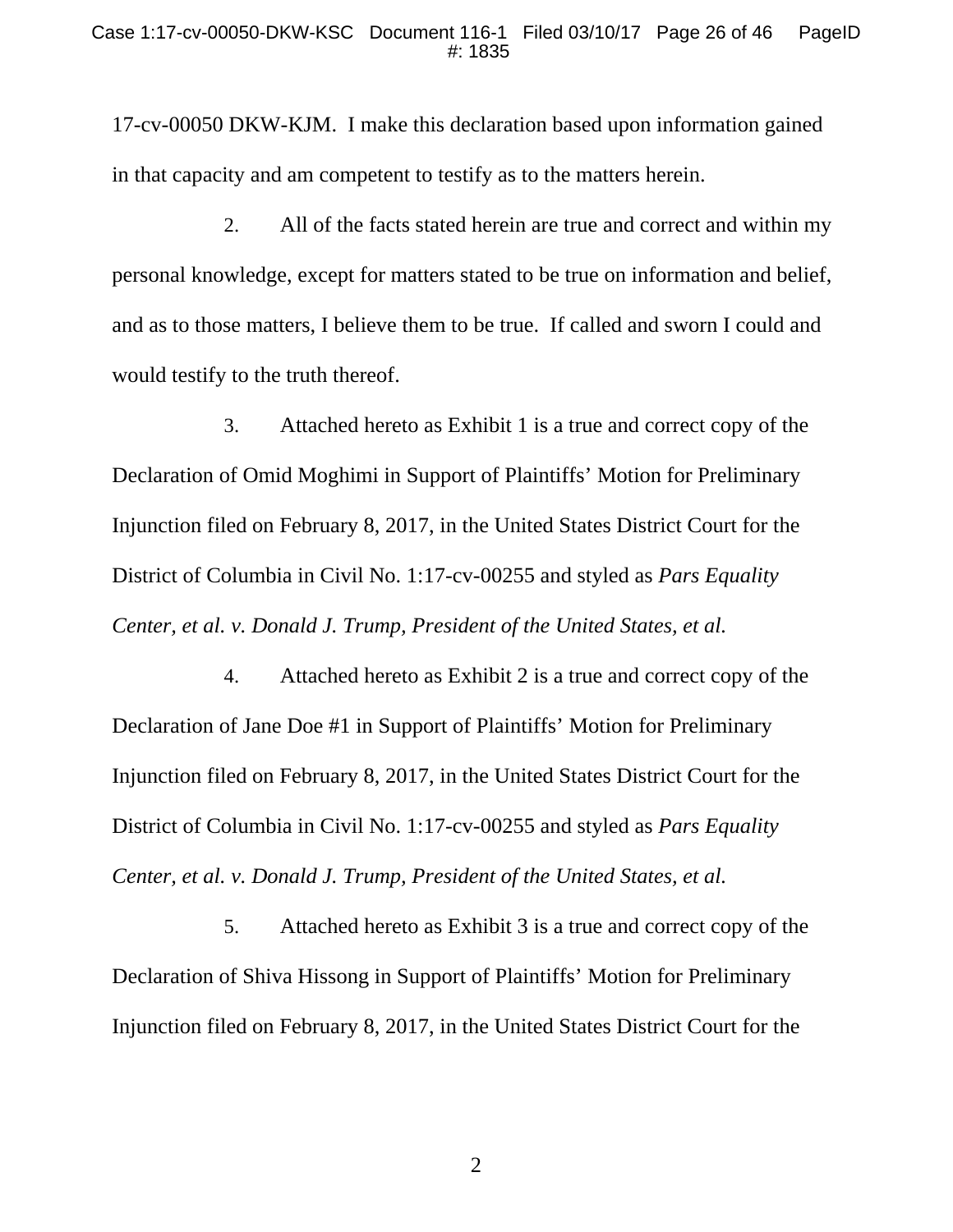District of Columbia in Civil No. 1:17-cv-00255 and styled as *Pars Equality* 

*Center, et al. v. Donald J. Trump, President of the United States, et al.* 

I declare under penalty of law that the foregoing is true and correct.

DATED: Honolulu, Hawai'i, March 10, 2017.

/s/ Lisa Woods Munger LISA WOODS MUNGER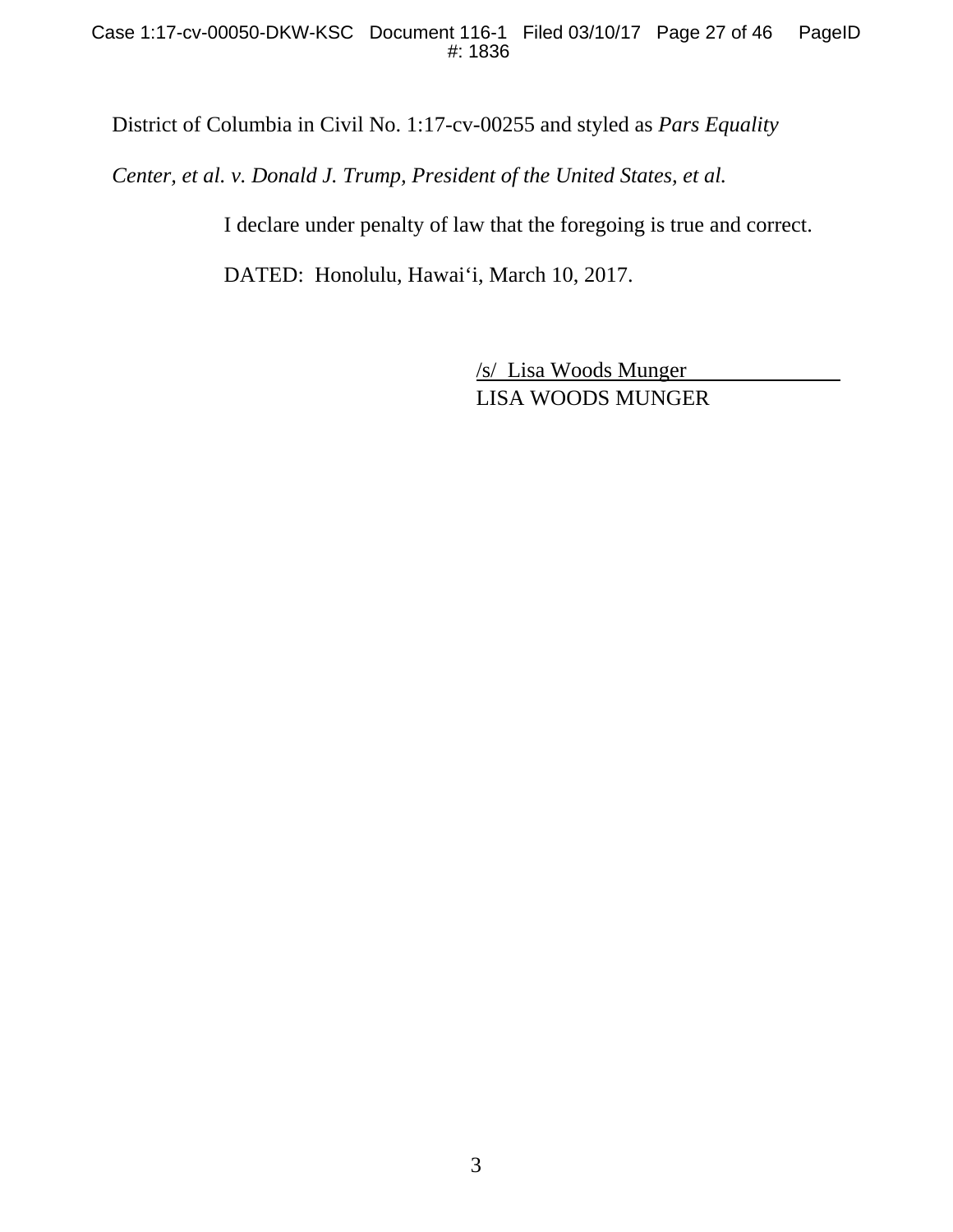Case 1:17-cv-00050-DKW-KSC Document 116-1 Filed 03/10/17 Page 28 of 46 PageID #: 1837

# Exhibit 1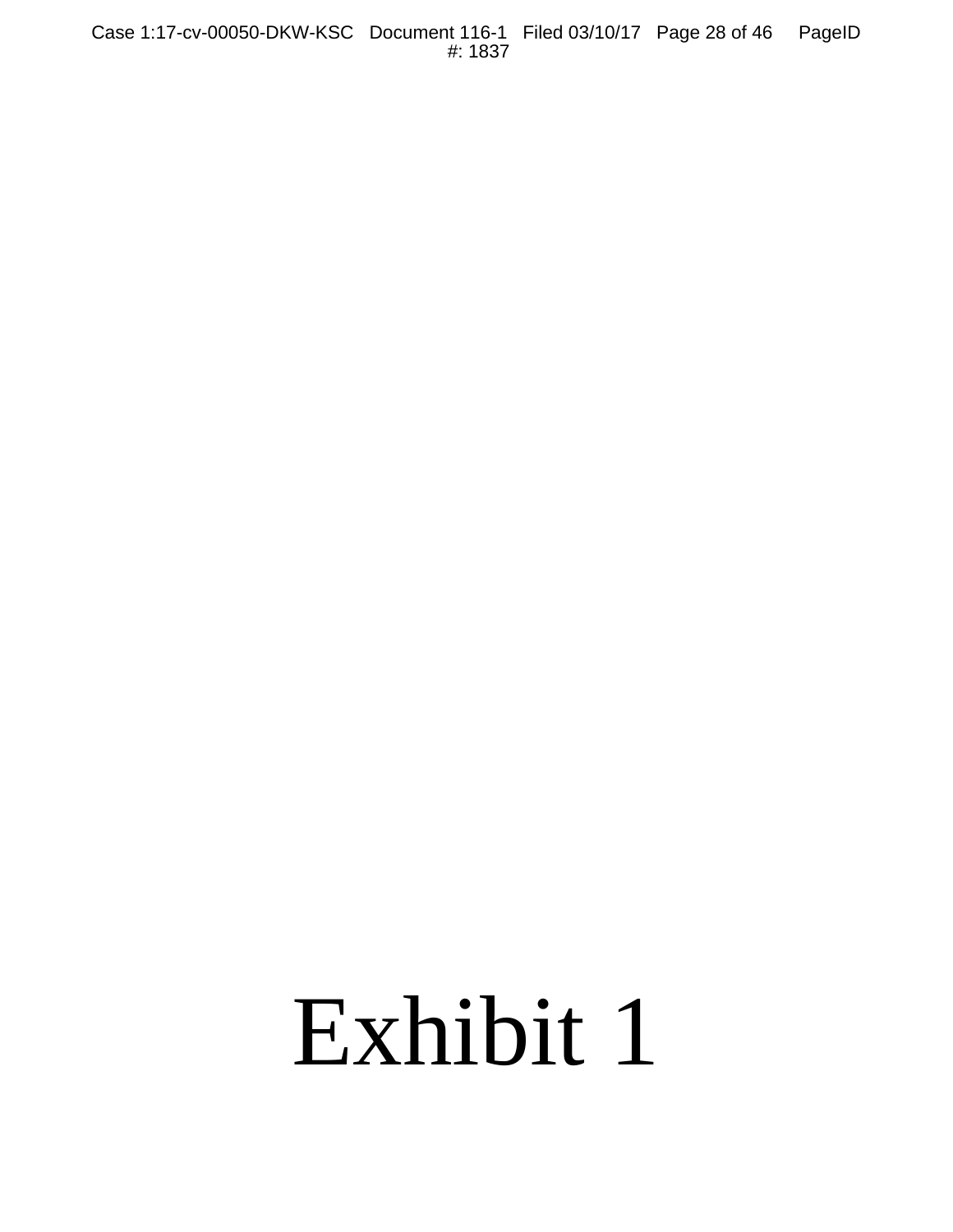#### Case 1:1 Case00050 DK00255 CSO of Duncement 401 FHedd008080017 Page 429 of 207 Page ID #1838

## THE UNITED STATES DISTRICT COURT FOR THE DISTRICT OF COLUMBIA

| Pars Equality Center,                            |                  |  |
|--------------------------------------------------|------------------|--|
| Iranian American Bar Association.                |                  |  |
| National Iranian American Council,               |                  |  |
| Public Affairs Alliance of Iranian Americans,    |                  |  |
| Inc. $et$ $al$ ,                                 |                  |  |
| Plaintiffs,                                      |                  |  |
| ٧.                                               | Civil Action No. |  |
| Donald J. Trump, President of the United States, |                  |  |
|                                                  |                  |  |
| et al.                                           |                  |  |
|                                                  |                  |  |
| Defendants.                                      |                  |  |

## DECLARATION OF OMID MOGHIMI IN SUPPORT OF PLAINTIFFS' MOTION FOR PRELIMINARY INJUNCTION

Pursuant to Title 28 U.S.C. Section 1746, I, Omid Moghimi, hereby declare and state as follows:

My name is Omid Moghimi. I am over the age of eighteen years, and I have  $\mathbf{1}$ . personal knowledge of the facts set forth herein or believe them to be true based on my experience or upon information provided to me by others. If asked to do so, I could testify truthfully about the matters contained herein.

**Background** L.

1 am 28-years-old and currently reside in Enfield, Massachusetts. 1 am currently  $2.$ employed as a first year resident at Dartmouth-Hitchcock Medical Center in the field of internal medicine. I earned my Medical Degree from Tufts University in Boston, Massachusetts.

I am a dual citizen of the United States and Iran. I was born in the United States  $\overline{3}$ . and also hold Iranian citizenship.

 $\mathbf{I}$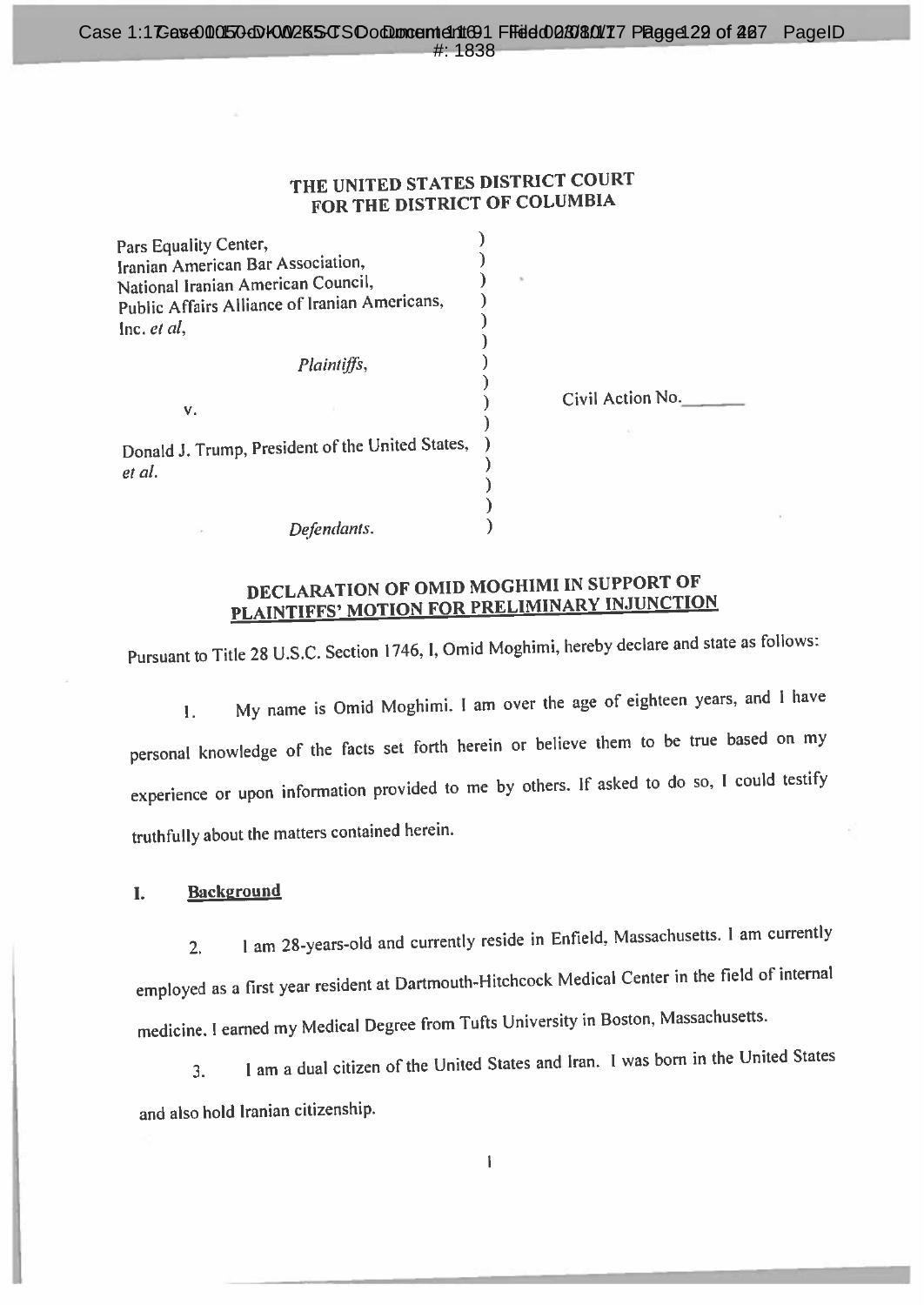My mother, father, and older brother are all United States citizens.  $\overline{4}$ .

I married Dorsa Razi in July 2015. My wife is currently 21-years-old and living  $5<sub>1</sub>$ in Iran. She has completed two years of her undergraduate studies in mechanical engineering at Tehran University in Karaj, Iran.

My wife and I are both Muslim. 6.

On or about August 3, 2015, I filled out a form "i-130" and petitioned for an IR1  $7.$ visa for my wife. My wife dropped out of her undergraduate program in anticipation of moving to the United States.

The petition was approved by United States Citizenship and Immigration Service  $\mathbf{8}$ . ("USCIS") on or about December 1, 2015 and was sent to the National Visa Center ("NVC") for further processing.

On or about January 13, 2016, I received an acknowledgment letter confirming  $9<sub>1</sub>$ that NVC had received my wife's petition from USCIS and requested we take some further action to prepare for the visa interview process.

On or about June 5, 2016, I received a correspondence from NVC acknowledging  $10.$ receipt of documents, however, due to a high volume of petitions being processed, we were advised that NVC required an additional 30 days to review the documents.

Forty-six days later, on or about July 21, 2016, I received an e-mail from NVC  $11.$ acknowledging that they have received all of the documentation required, and that my wife's petition had been placed in the queue to be scheduled for an interview with a consular officer who would adjudicate my wife's visa petition.

 $\overline{2}$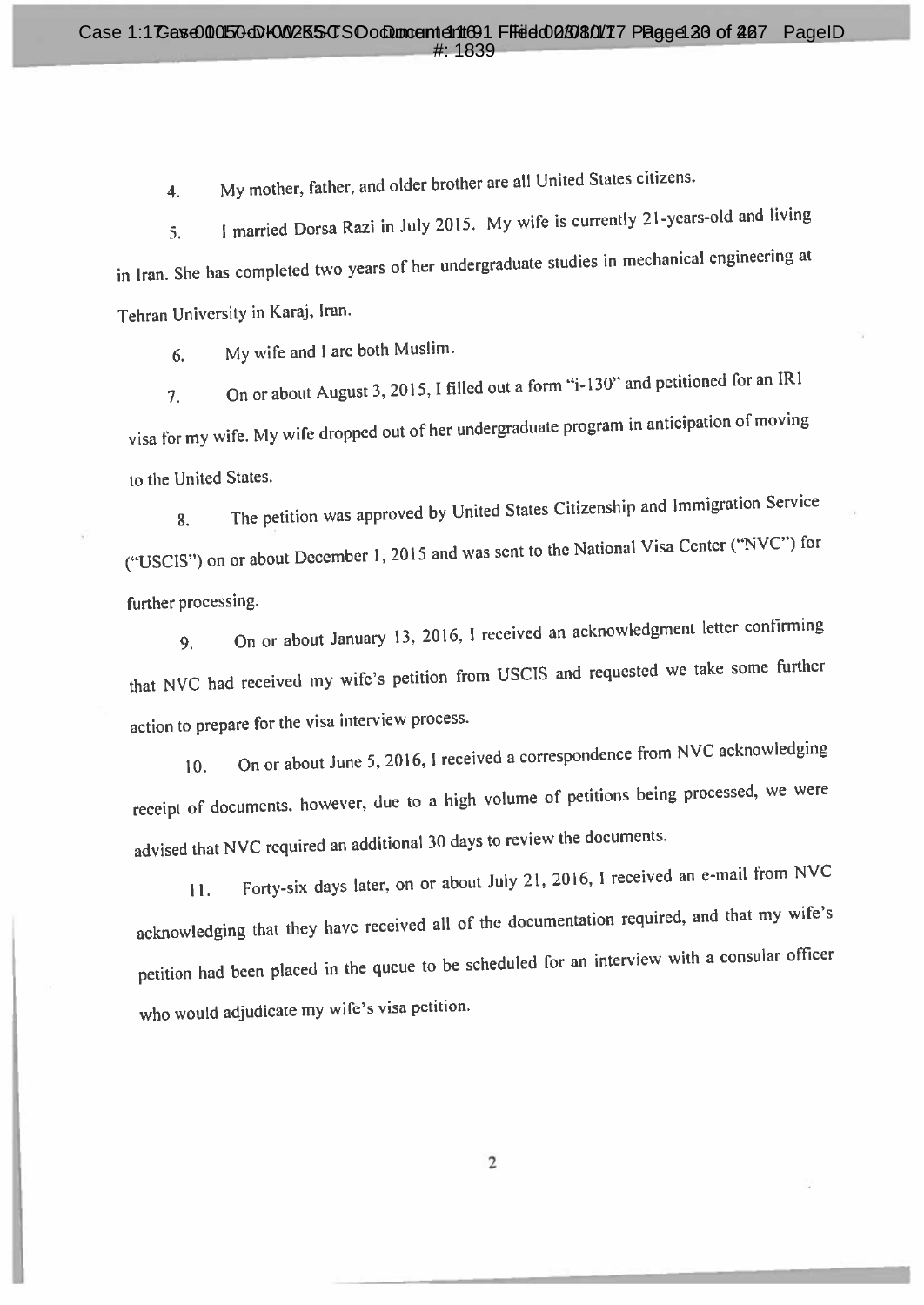On or about December 29, 2016, I received an e-mail from NVC notifying my 12. wife and I that a visa interview had been scheduled for at the U.S. Embassy or consulate in Abu Dhabi, UAE on February 2, 2017 at 8:00 a.m.

In reliance on the visa interview appointment, I purchased flights and made hotel  $13.$ reservations for my wife and mother-in-law to travel from Iran to Abu Dhabi. I paid approximately \$1,500.00 for the flight and hotel reservations. By all indications, my wife's visa would have been adjudicated and issued but for the January 27 Executive Order.

#### Harm Caused by the January 27, 2017 Executive Order: II.

On January 27, 2017, President Trump issued an Executive Order restricting the 14. issuance of visa's to Iranian citizens, and preventing Iranian immigrants and nonimmigrants from entering the United States. Under the terms of the Executive Order, my wife would not be issued a visa and would be prevented from entering the United States.

On or about January 28, 2017, the day following the signing of the executive 15. order, I received an email from "asknvc@state.gov" stating the following: "Due to unforeseen circumstances, your interview appointment has been canceled. We will reschedule your immigrant visa interview date and inform you of the new appointment date as soon as we are able. You do not need to take any action at this time. We apologize for any inconvenience this may have caused."

On or about January 29, 2017, I received another e-mail stating the following:  $16.$ "Per U.S. Presidential executive order, signed on January 27, 2017, visa issuance to aliens from the countries of Iraq, Iran, Libya, Somalia, Sudan, Syria and Yemen, has been suspended effective immediately until further notification. Your upcoming visa appointment was cancelled in compliance with these new directives. If you are a national or dual-national of one of these

 $\overline{\mathbf{3}}$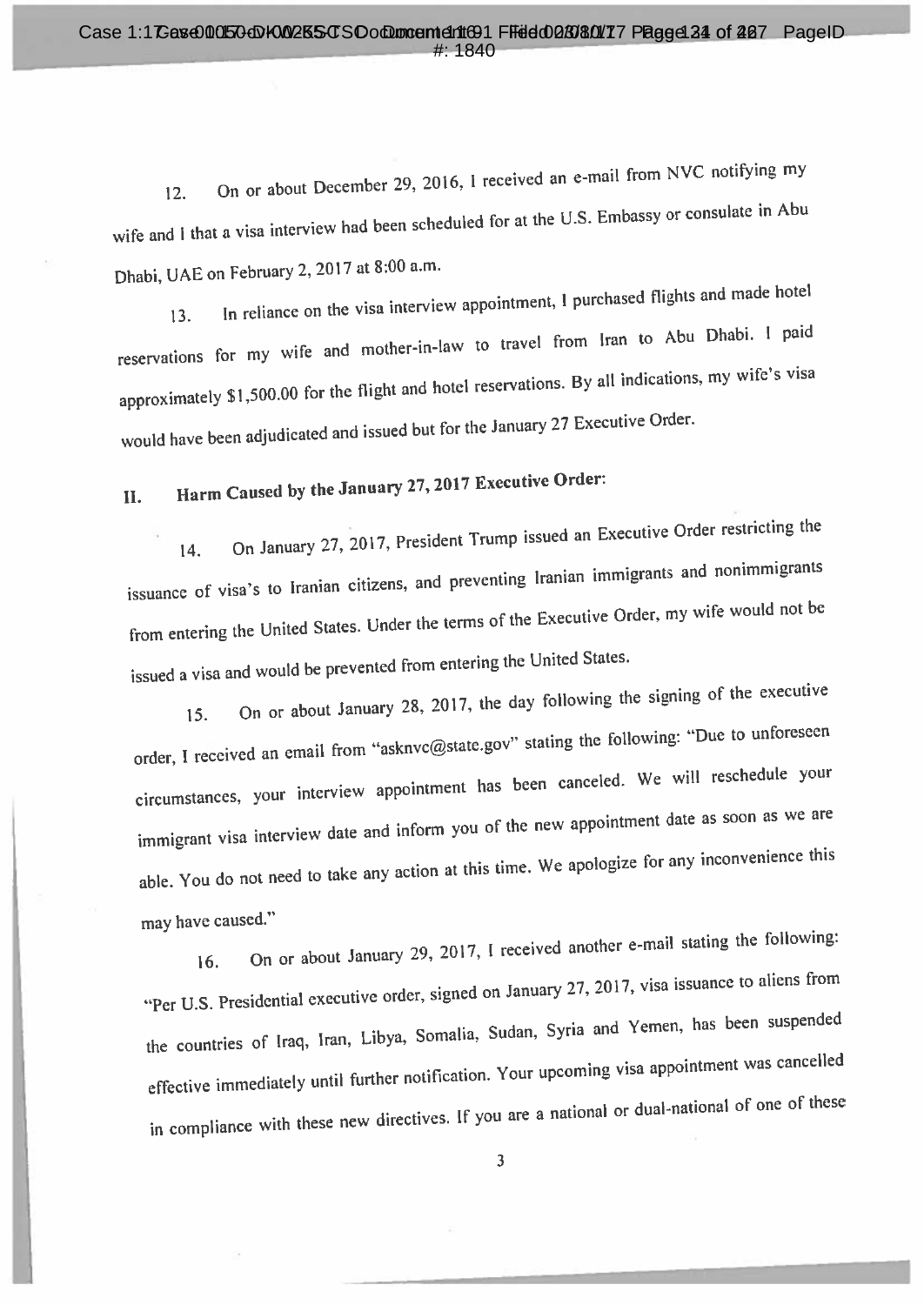countries, please do not attempt to schedule a visa appointment, pay visa fees at this time, or attend your previously scheduled visa appointment."

To date, I have paid approximately \$500.00 in visa application fees for my wife.  $17.$ 

As of the date of this affidavit, my wife and mother-in-law are in Abu Dhabi and 18. will be flying back to Tehran, Iran on or about February 3, 2017.

I have received no guidance, information, clarity, instruction, or correspondence 19. from the United States government concerning the enforcement of the January 27 Executive Order and/or whether the NVC will reschedule my wife's visa appointment. I also have no information about whether my wife will be issued an IR1 visa or if she will be allowed to enter the United States. My wife and I are both greatly distressed about what will happen to our family because of the Executive Order. I am faced with a very difficult decision of continuing my residency and being separated from my wife, or withdrawing from my residency and flying to Iran to be with my wife.

As a direct result of the uncertainty caused by the EO, I have been extremely 20. anxious, stressed, unable to sleep and eat, depressed, and nervous because I am unclear about whether I will continue to be separated from my wife.

I have been checking various internet websites and blogs every day since January  $21.$ 27, 2017 in an attempt to gather further information about the issuance of visas.

I am familiar with, have registered for, and participated in, various events and  $22.$ functions organized by the National Iranian American Council ("NIAC") over the last five years.

I am afraid because I fear that the State Department, USCIS, the NCV, and/or the 23. government agencies listed as Defendants will take retaliatory action against me or my wife for participating in this action.

 $\overline{4}$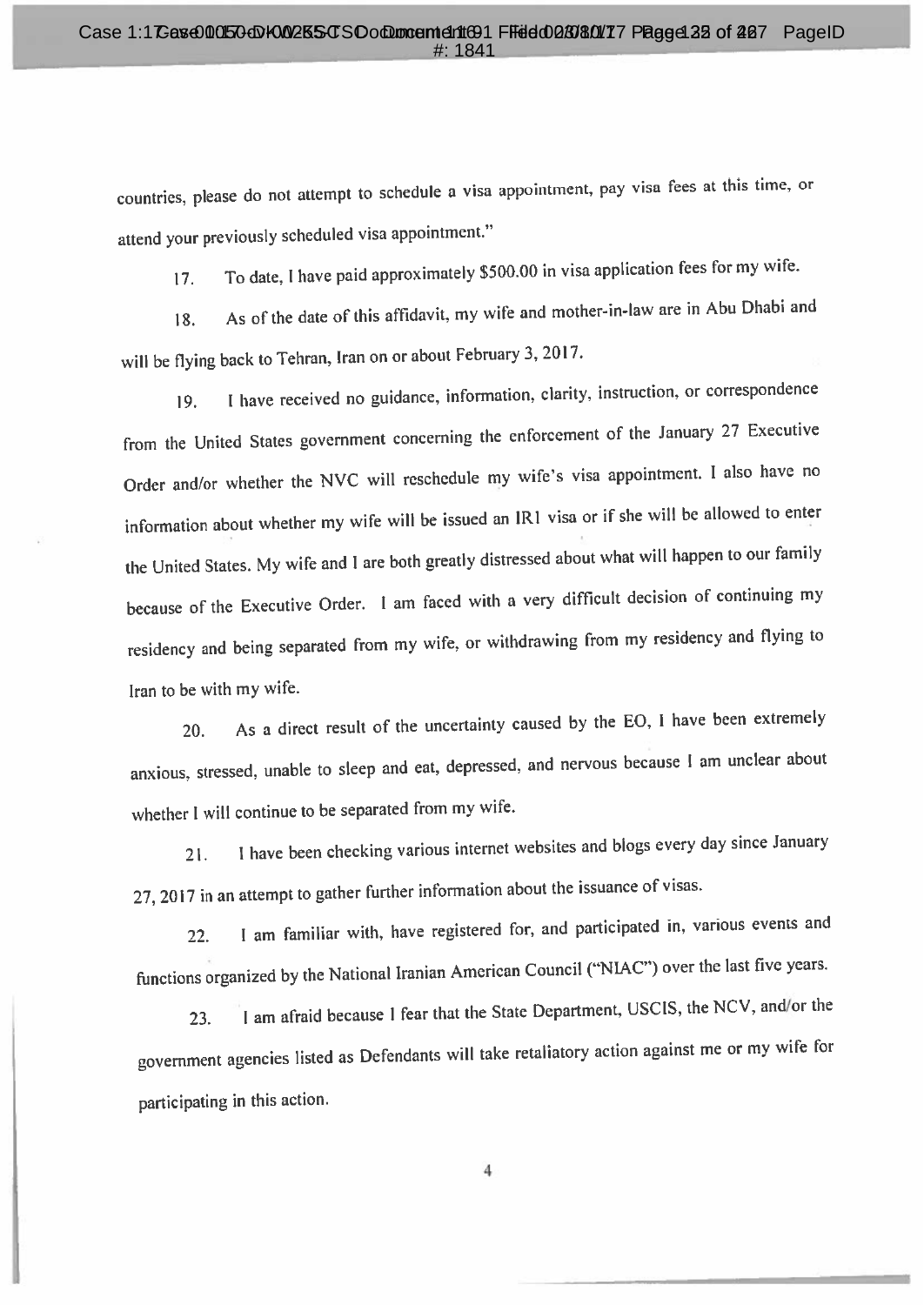I, Omid Moghimi, declare under penalty of perjury that the foregoing is true and correct to the best of my knowledge.

Executed this 6 day of February, 2017, in **Enfield. NH**.

×

/s/ Omid Moghimi<br>Omid Moghimi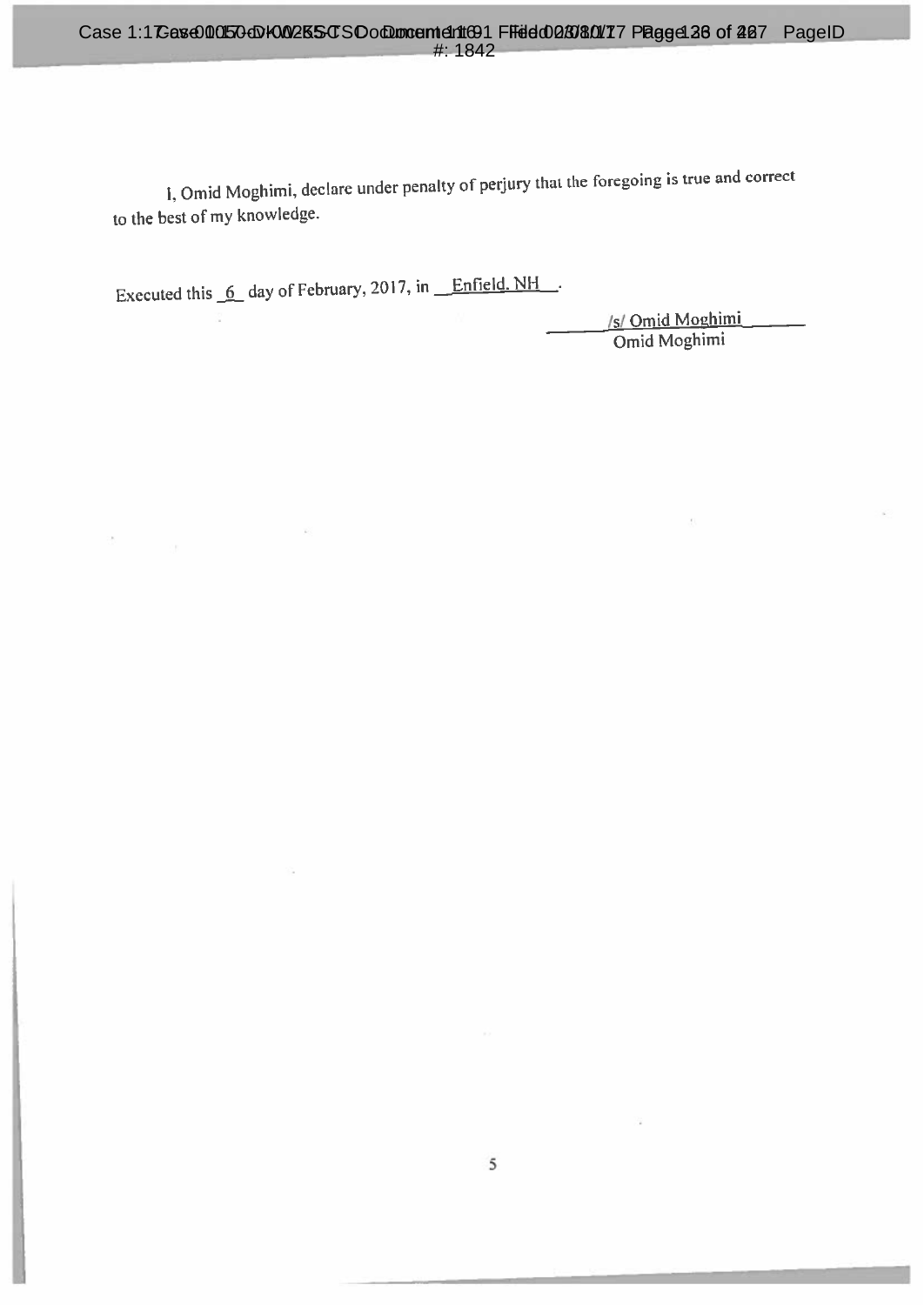Case 1:17-cv-00050-DKW-KSC Document 116-1 Filed 03/10/17 Page 34 of 46 PageID #: 1843

# Exhibit 2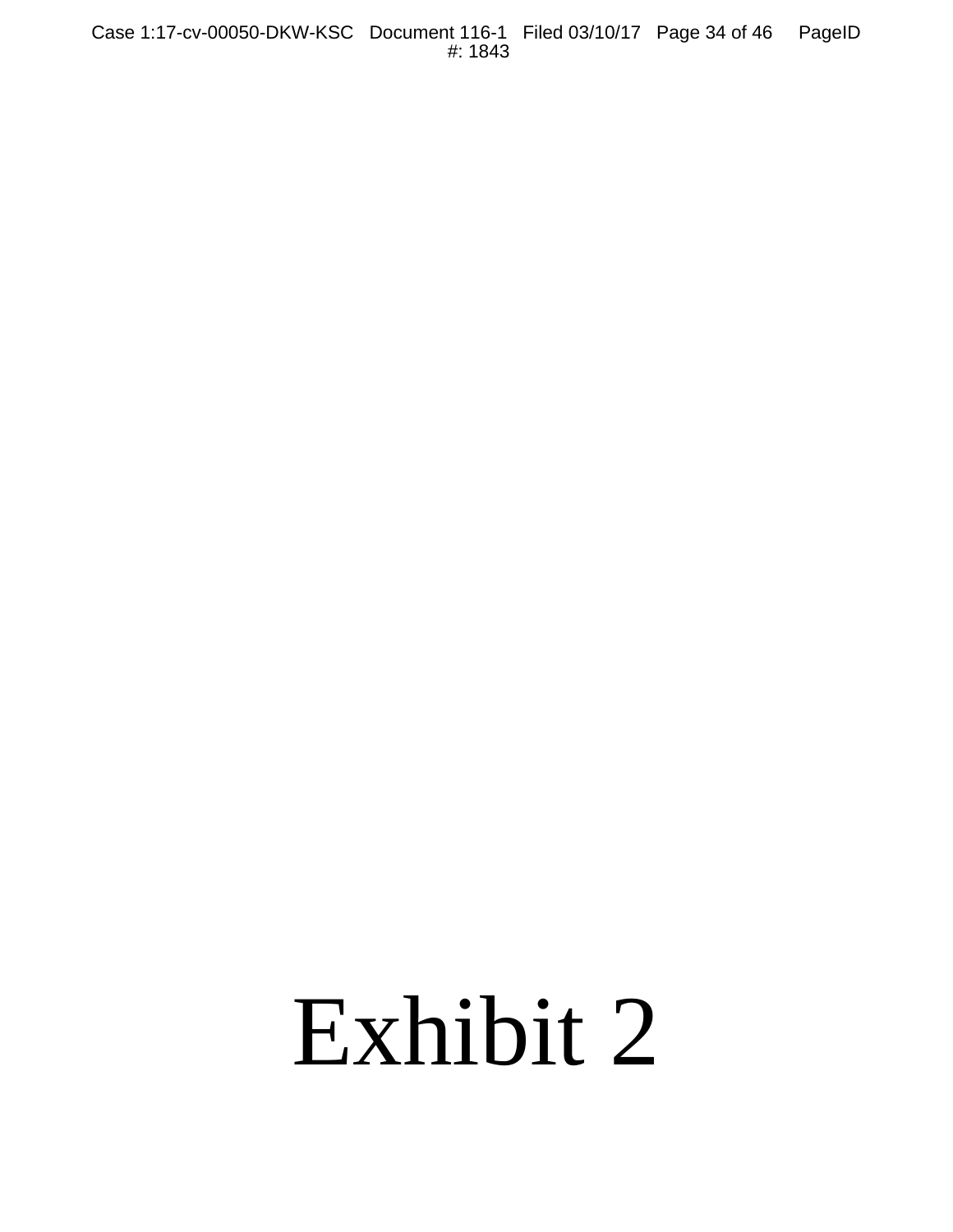#### Case 1:1 Case00050dDH00255dSOodDuncemtertic91 Ffield026080017 PResed 29 of 207 PageID  $\#$  1844

#### THE UNITED STATES DISTRICT COURT FOR THE DISTRICT OF COLUMBIA

| Pars Equality Center,                                      |                 |
|------------------------------------------------------------|-----------------|
| Iranian American Bar Association,                          |                 |
| National Iranian American Council,                         |                 |
| Public Affairs Alliance of Iranian Americans,              |                 |
| Inc. et al.                                                |                 |
|                                                            |                 |
| Plaintiffs,                                                |                 |
|                                                            |                 |
| ν.                                                         | Civil Action No |
| Donald J. Trump, President of the United States,<br>et al. |                 |
| Defendants.                                                |                 |

#### **DECLARATION OF JANE DOE #1 IN SUPPORT OF** PLAINTIFFS' MOTION FOR PRELIMINARY INJUNCTION

Pursuant to Title 28 U.S.C. Section 1746, I, Jane Doe #1, hereby declare and state as

follows:

My name is Jane Doe #1. I am over the age of eighteen years, and I have personal  $\mathbf{1}$ . knowledge of the facts set forth herein or believe them to be true based on my experience or upon information provided to me by others. If asked to do so, I could testify truthfully about the matters contained herein.

I. **Background:** 

I am 28-years-old and currently reside in San Diego, California. I am employed  $2.$ with the City of San Diego. I have my Master's Degree in city planning from San Diego State University.

I am a dual citizen of the United States and Iran.  $3.$ 

I am a Muslim and adhere to the religion of Islam.  $4.$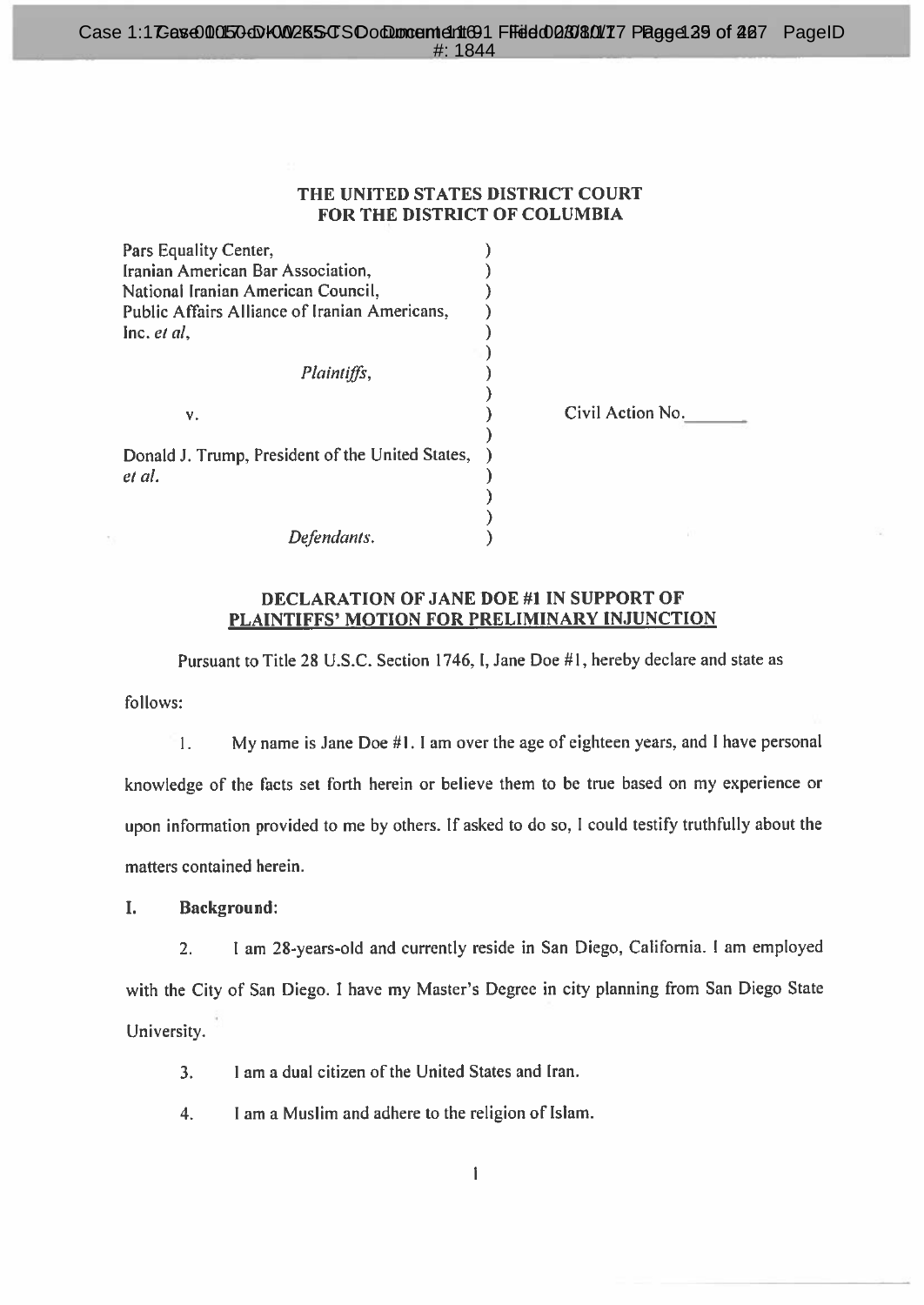My family sold all of their belongings and assets in Iran and immigrated to the  $5.$ United States in 2001. 1 was 11-years-old at the time and moved with my mother, father, and sister.

It took approximately twelve (12) years for my family to be approved to become  $6.$ Green Card holders (legal permanent residents). My family has continued to live in the United States since 2001 and myself, my mother, my father, and my sister are all United States citizens.

Both of my parents are small business owners in the United States.  $7<sub>1</sub>$ 

In 2013, I met my fiancé in San Diego while he was visiting the United States on 8. a tourist visa. He is 29-years-old with a Master's Degree in engineering from Sharif University of Technology in Tehran, Iran.

After traveling to Iran several times to visit my fiance, we got engaged to be 9. married in October of 2015. Thereafter, we immediately engaged the services of a Los Angeles, California immigration attorney in December of 2015 to assist us with the visa process for my fiance to move to the United States.

My fiancé's petition for K-1 visa was submitted in February 2016 and was 10. approved by April of 2016. The case was created by May of 2016.

In October 2016, my fiancé and I traveled to Abu Dhabi for the immigrant visa  $11.$ interview. Thereafter, the visa was adjudicated and approved, and we were advised that "additional administrative processing" could take up to six months.

#### Harm Caused by the January 27, 2017 Executive Order: II.

I have personally checked the U.S. State Department website every day since  $12.$ October 2016 for status updates on my fiancé's visa. The last entry was updated on January 10, 2017 containing general information.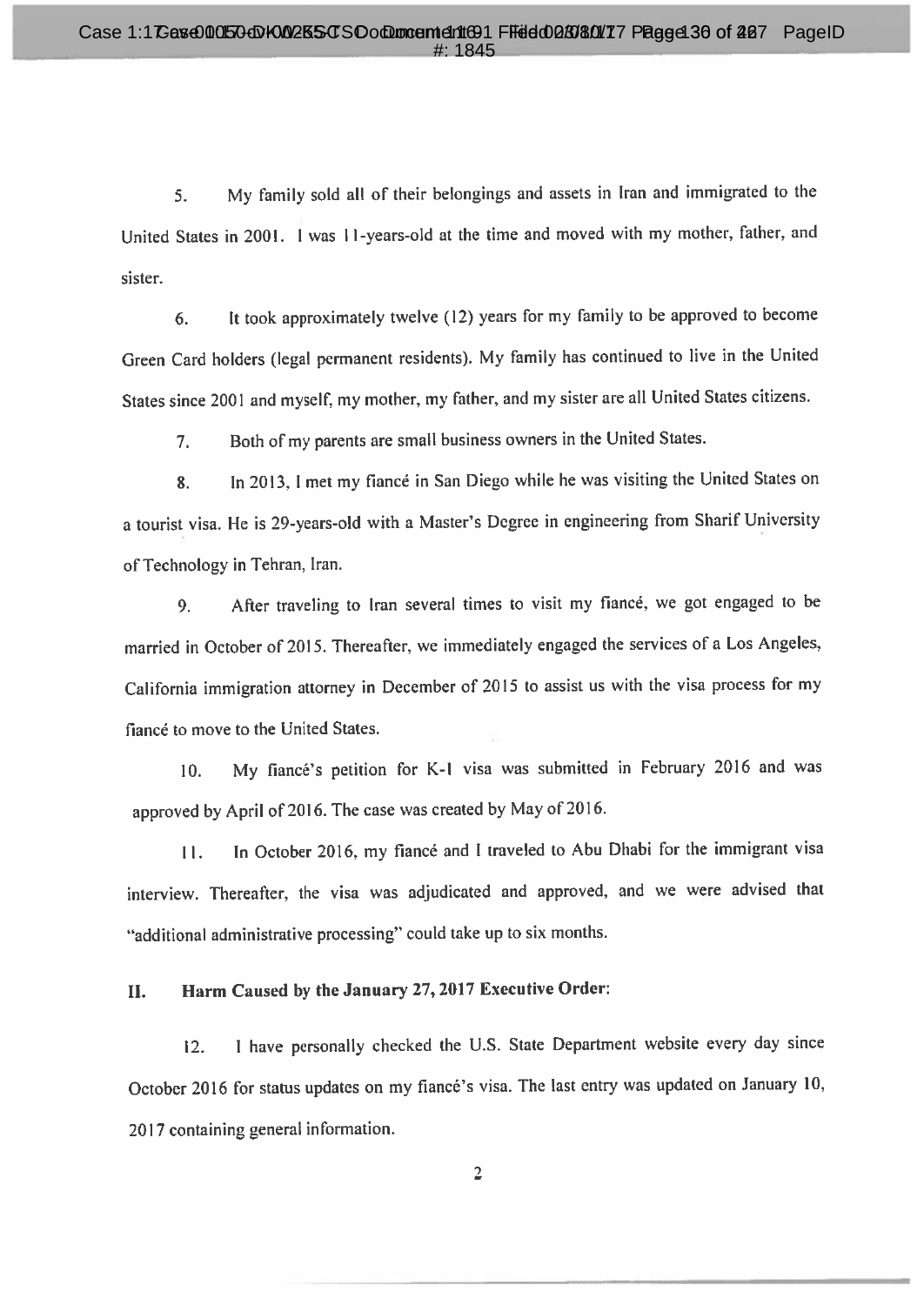Subsequent to the approval in October of 2016, but prior to my fiancé's visa being 13. adjudicated and issued, President Trump signed an Executive Order on January 27, 2017 immediately prohibiting the issuance of visas to Iranian citizens, and preventing the entry of Iranian citizens into the United States.

To date, I have paid approximately \$5,000.00 in travel expenses to Abu Dhabi for 14. my fiancé's immigrant visa interview. I have also paid approximately \$3,500.00 in legal fees.

Prior to the January 27 Executive Order, my fiance and I had been planning an 15. extravagant wedding ceremony in the United States that was scheduled for 2018.

To date, I have spent hundreds of hours planning my wedding and I have 16. executed contracts and paid \$2,500.00 as a down payment to secure a wedding venue. An additional \$2,500.00 payment will become due in May of 2017. As a result of the confusion and uncertainty surrounding my fiancé's visa under the terms of the January 27 Executive Order, I don't know if I should continue to make payments to the wedding venue and/or otherwise continue planning our wedding ceremony.

I have received no guidance, information, clarity, instruction, or correspondence  $17.$ from the United States government or my attorney concerning the issuance of visas and/or whether my fiancé's approved visa will be issued in course or whether it will not be issued under the terms of the January 27 Executive Order.

I have been checking various internet websites and blogs every day since January 18. 27, 2017 in an attempt to gather further information about the issuance of visas.

As a direct result of the uncertainty caused by the EO, I have been extremely 19. anxious, stressed, unable to sleep and eat, and nervous because I am unclear about whether I will be able to be reunited with my fiancé and get married.

 $\overline{3}$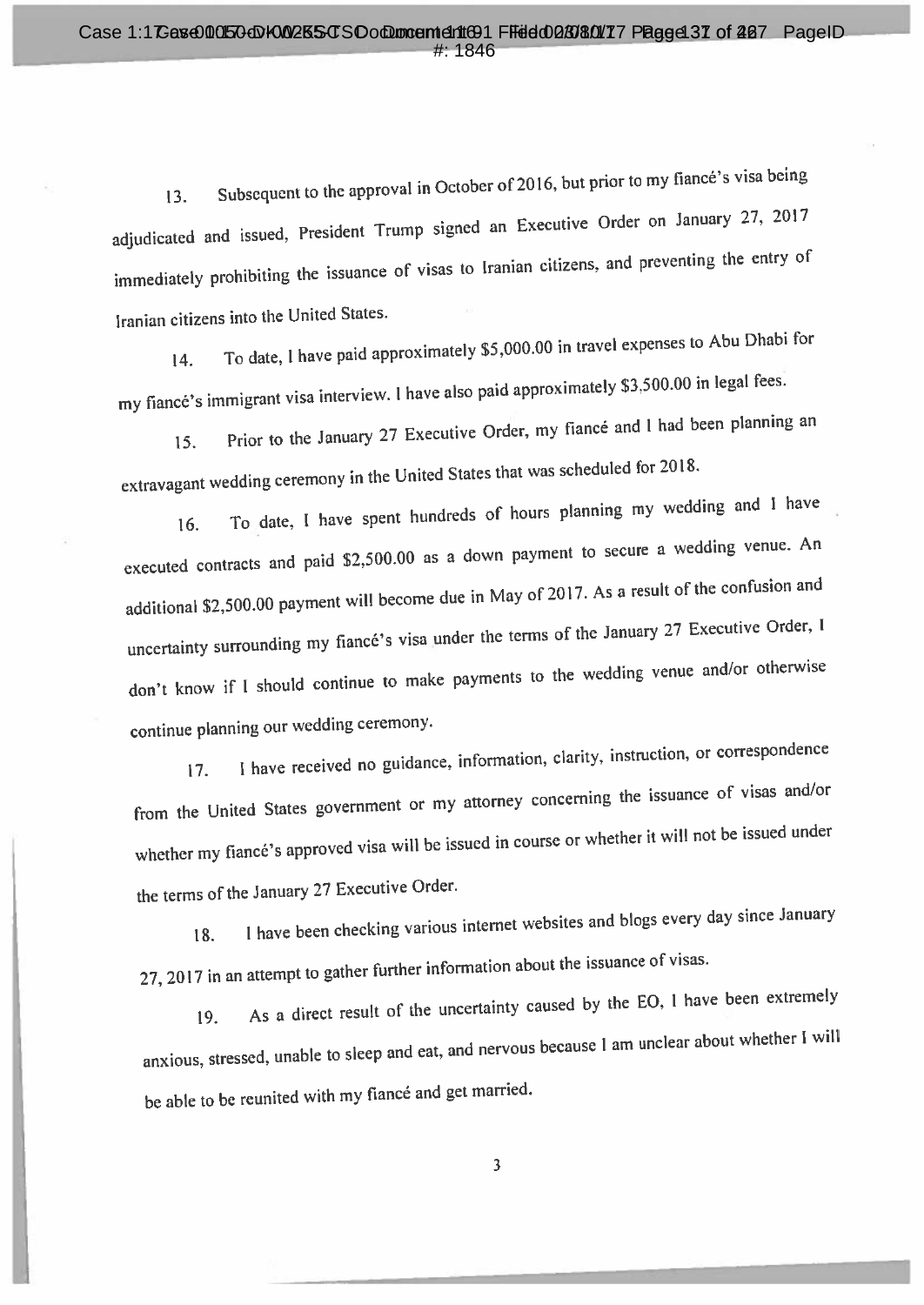I have joined this lawsuit as an anonymous Plaintiff because I am afraid that the 20. State Department, USCIS, the NCV, and/or the government agencies listed as Defendants will take retaliatory action against me or my fiancé for participating in this action.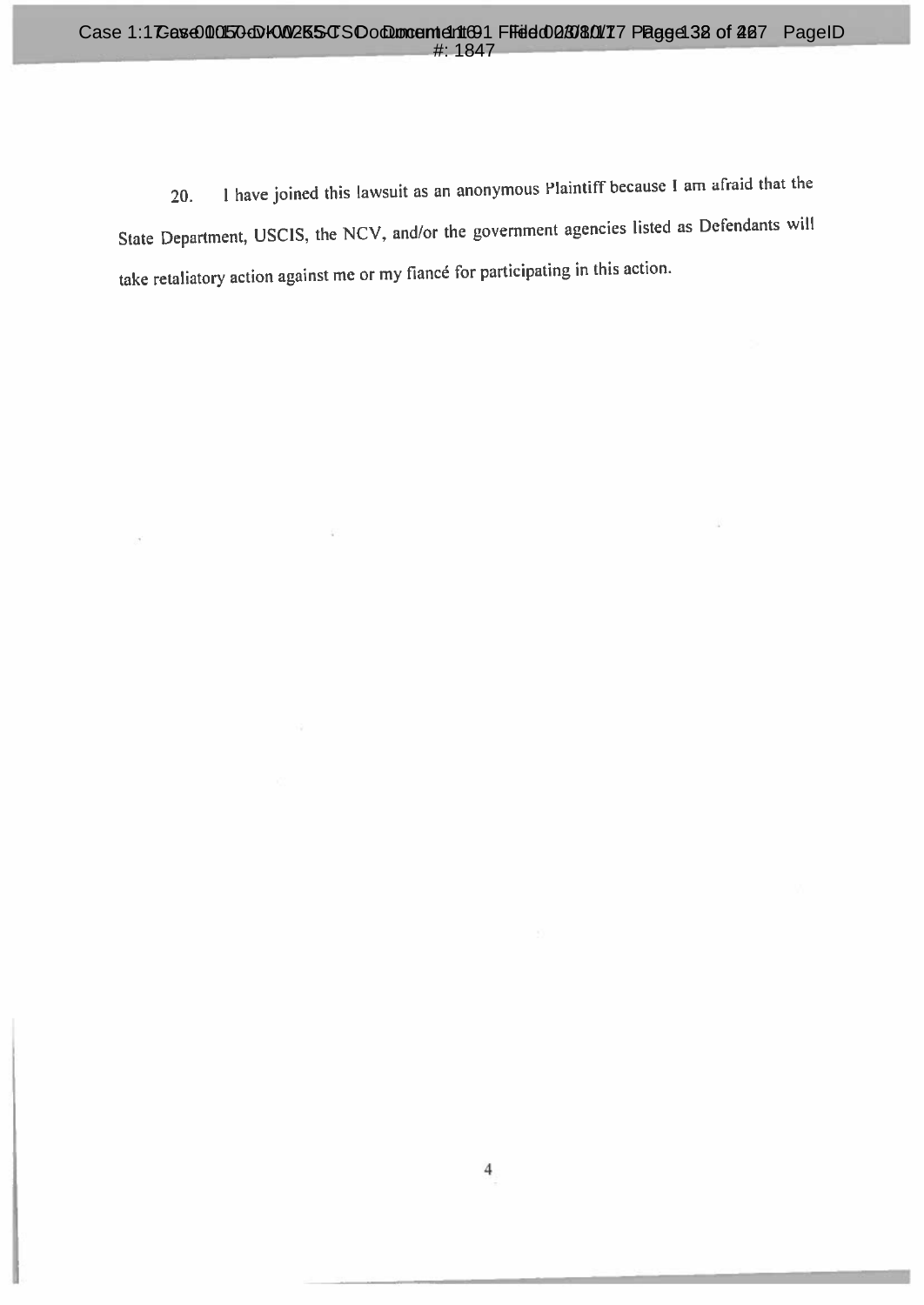I, Jane Doe #1, declare under penalty of perjury that the foregoing is true and correct to the best of my knowledge.

Executed this 5 day of February, 2017, in San Diego, CA.

 $\ddot{\phantom{1}}$ 

 $/s/$  Jane Doe #1 Jane Doe #1

×.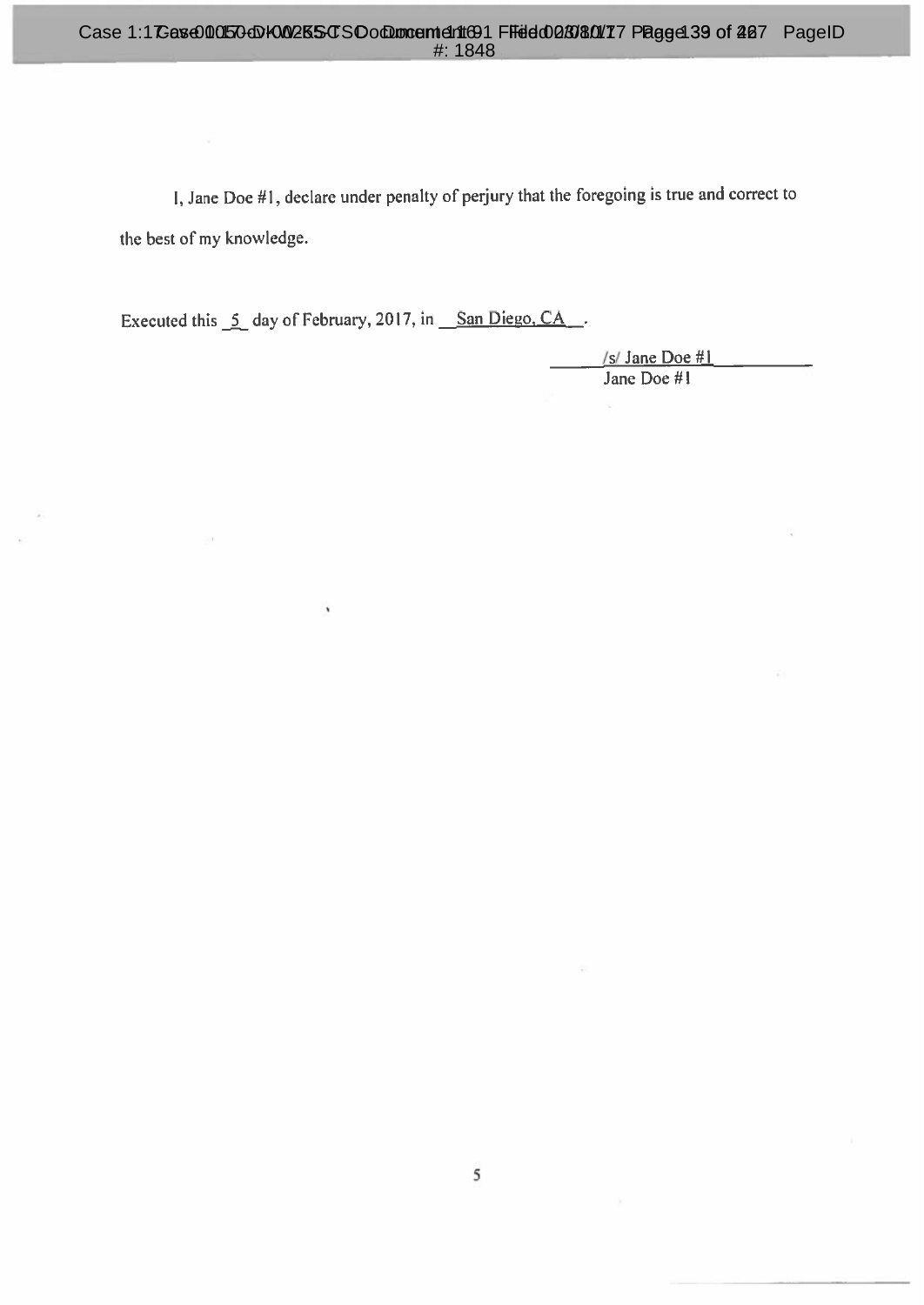Case 1:17-cv-00050-DKW-KSC Document 116-1 Filed 03/10/17 Page 40 of 46 PageID #: 1849

# Exhibit 3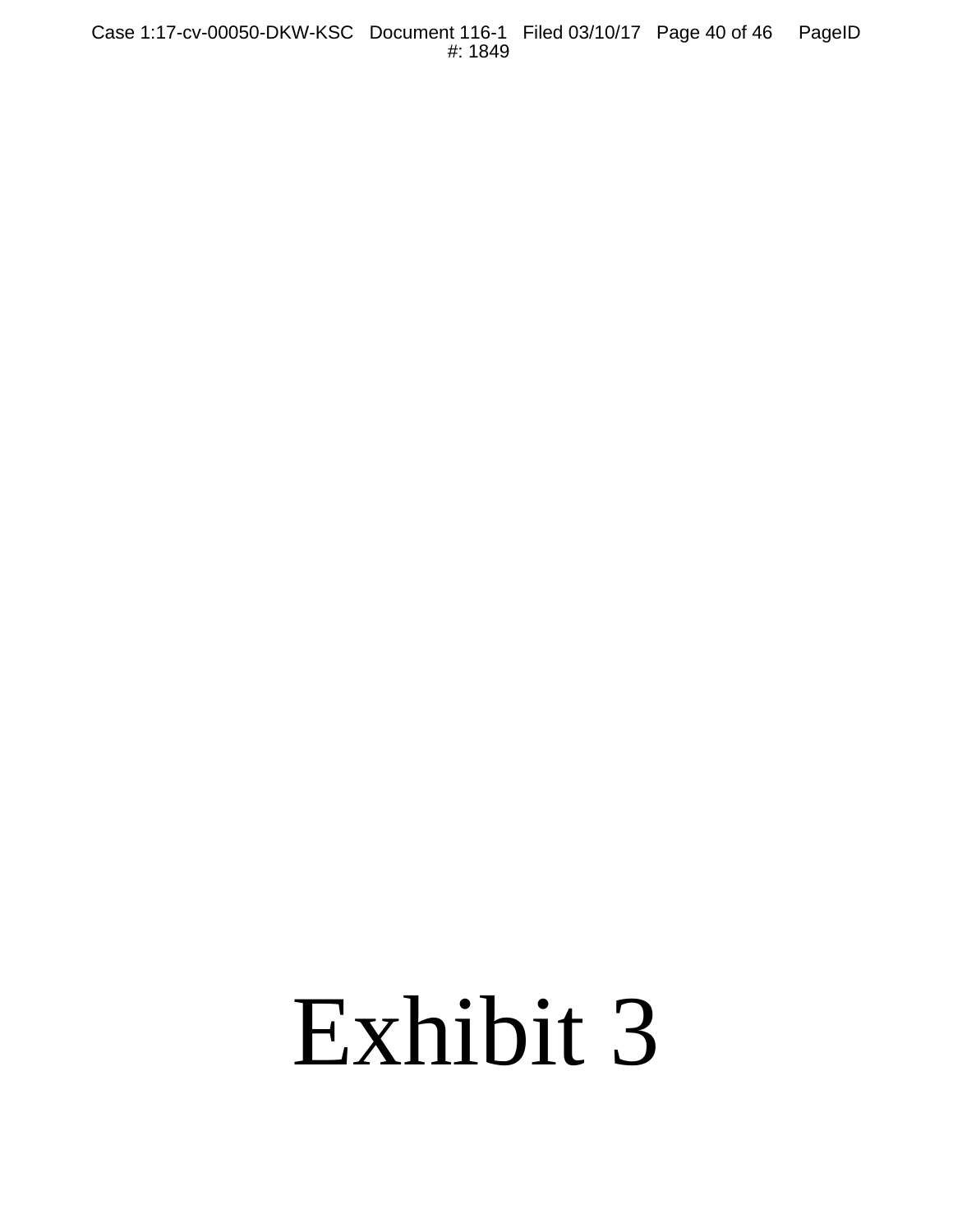#### THE UNITED STATES DISTRICT COURT FOR THE DISTRICT OF COLUMBIA

| Pars Equality Center,                                      |                  |
|------------------------------------------------------------|------------------|
| Iranian American Bar Association,                          |                  |
| National Iranian American Council,                         |                  |
| Public Affairs Alliance of Iranian Americans,              |                  |
| lnc. <i>et al</i> ,                                        |                  |
| Plaintiffs,                                                |                  |
| v.                                                         | Civil Action No. |
| Donald J. Trump, President of the United States,<br>et al. |                  |
|                                                            |                  |
|                                                            |                  |
| Defendants.                                                |                  |

#### DECLARATION OF SHIVA HISSONG IN SUPPORT OF PLAINTIFFS' MOTION FOR PRELIMINARY INJUNCTION

Pursuant to Title 28 U.S.C. Section 1746, I, Shiva Hissong, hereby declare and state as

follows:

My name is Shiva Hissong. I am over the age of eighteen years, and I have  $\mathbf{1}$ . personal knowledge of the facts set forth herein or believe them to be true based on my experience or upon information provided to me by others. If asked to do so, I could testify truthfully about the matters contained herein.

L **Background:** 

I reside in Spokane, Washington. In November 2016 I received authorization to  $2.$ work in the United States but am currently a stay-at-home mother. My husband works as an architect in Spokane, and owns an architecture firm and an advertising agency.

I am a citizen of Iran and a Green Card holder (legal permanent resident) of the  $3<sub>1</sub>$ **United States.** 

 $\mathbf{I}$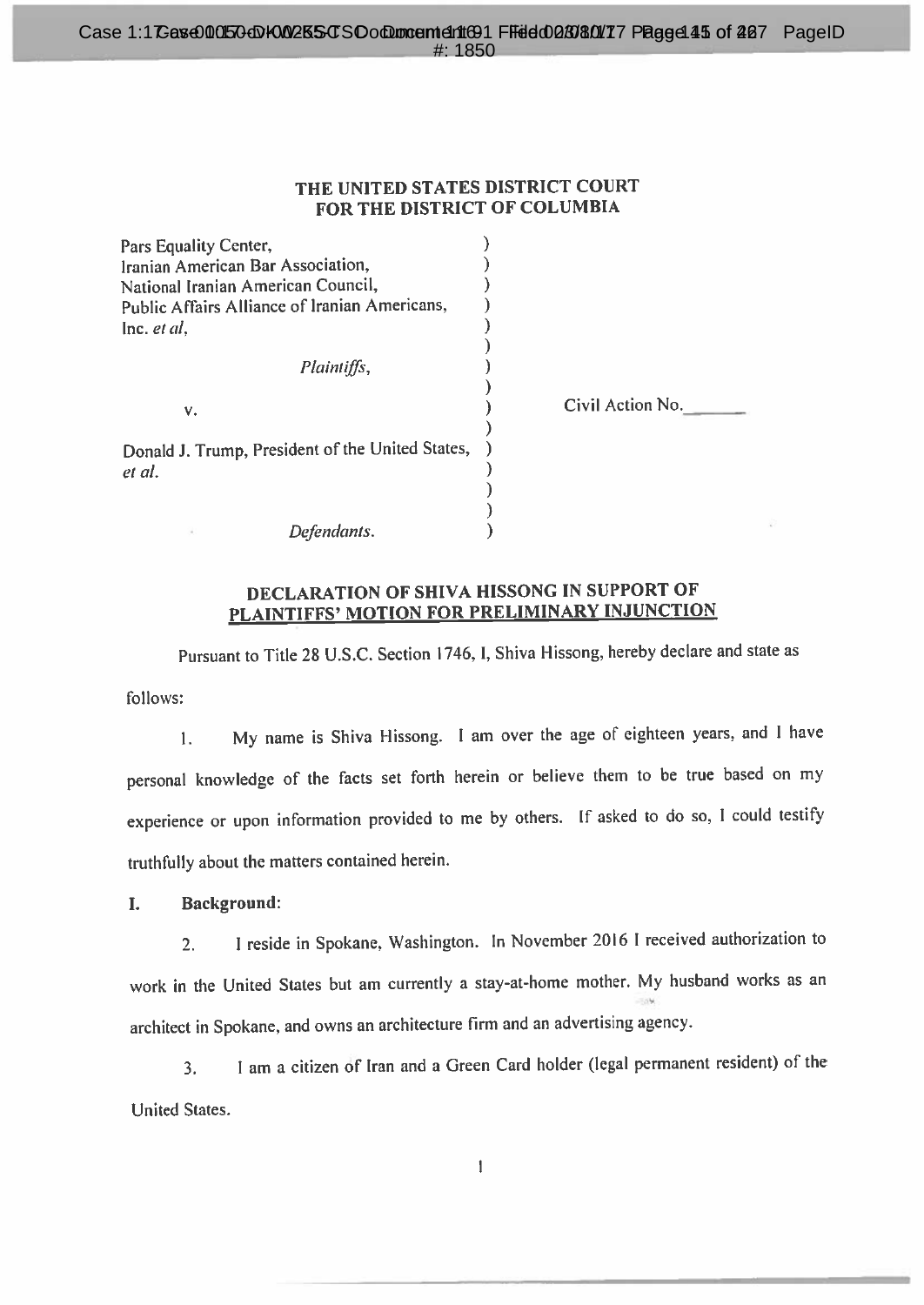$4.$ I am a Muslim and adhere to the religion of Islam.

5. I was a student in Italy from August 2012 until March 2016. I was there on a student visa and earned credits toward my Bachelor's Degree in fashion. While studying in Italy, I met my husband in Rome.

After my future husband and I got engaged, I applied for and received a K-1 visa. 6.

 $7<sub>1</sub>$ I entered the United States on this K-1 visa on March 3, 2016.

My husband and I were married on April 17, 2016 and hosted a wedding 8. ceremony on August 28, 2016 in Spokane, Washington.

9. My parents reside in Tehran, Iran. My father has been ill with Parkinson's disease for the past ten years, and his condition has significantly deteriorated in the last three to four years.

 $10.$ My parents were unable to obtain visas to attend my wedding due to a lack of visa appointments at the United States Embassies in the United Arab Emirates, Armenia, or Turkey.

 $11.$ Subsequently, my parents decided that they would try to visit the United States for the birth of their grandson.

 $12.$ In October 2016, my parents were able to get a visa appointment at the United States Embassy in Yerevan, Armenia. The interviewing officer informed my parents that they had to undergo an administrative interview that would take approximately three to six months.

 $13.$ My son was born on November 28, 2016. My parents were not present for his birth pending their visa applications and administrative process. They have not yet met my son.

14. In light of my father's illness and the extended application process for my parents to obtain a visa to visit the United States, my parents and I made plans to meet in Dubai, United Arab Emirates in March 2017 so that my parents could meet their grandson.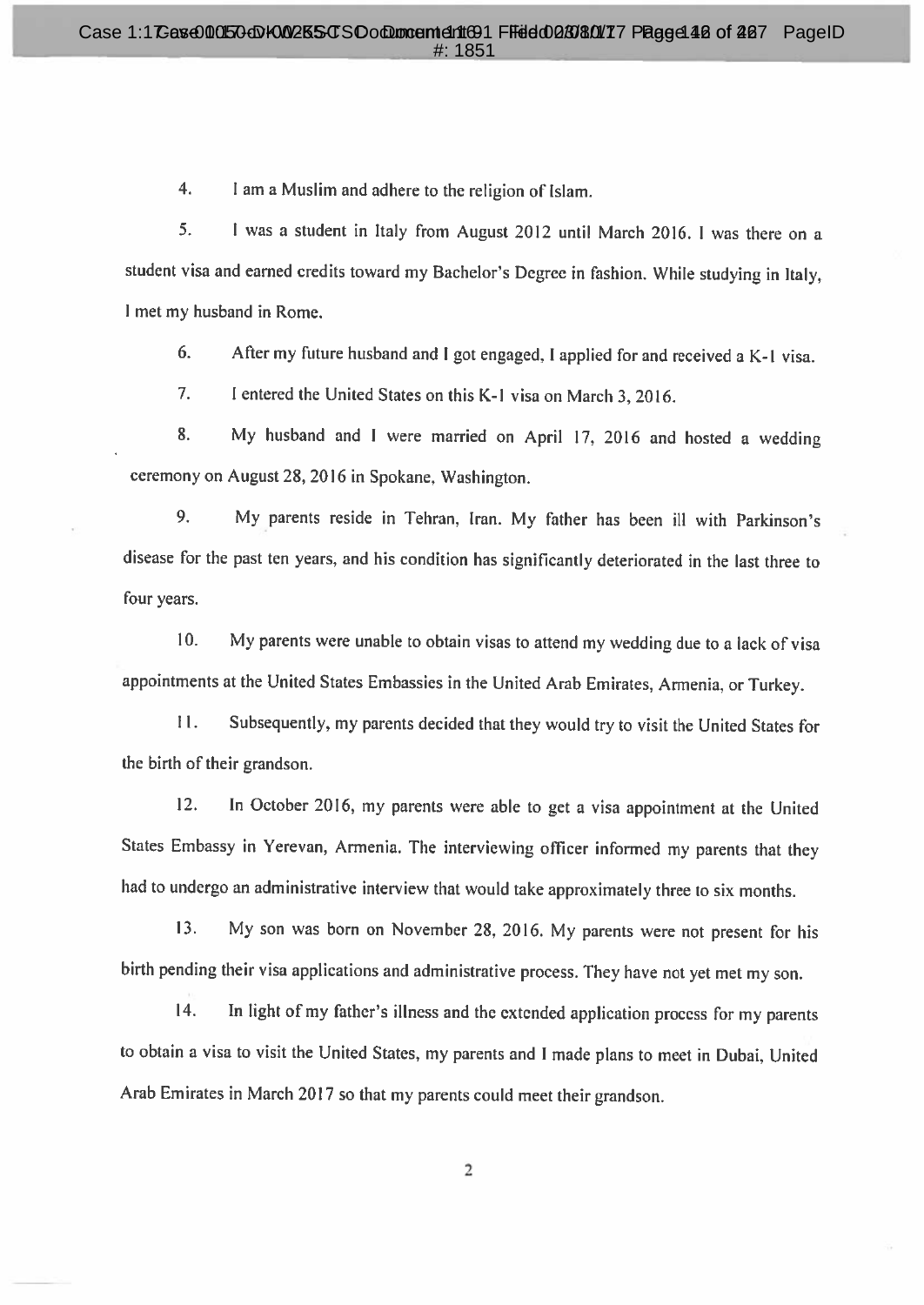#### Harm Suffered Post January 27, 2017 Executive Order: II.

Prior to my parents completing an administrative interview for their visa 15. applications, President Donald Trump signed an Executive Order on January 27, 2017 (EO) immediately prohibiting the issuance of visas to Iranian citizens, and preventing the entry of Iranian citizens into the United States.

Following the signing of the EO, my parents' visas applications are on hold or  $16.$ may have already been denied. The United States Embassy in Yerevan, Armenia has not, to the best of my knowledge, issued any electronic mail or guidelines to my parents with respect to their applications.

As a result of the confusion and uncertainty surrounding my parents' visa  $17.$ applications under the terms of the EO, I do not know if my parents will be able to visit the United States while my father is healthy enough to travel.

The morning after the EO was signed, the immigration attorney that I had retained 18. advised me that I should not leave the United States due to the EO.

As a result of the EO, I became very concerned about my ability to exit and 19. reenter the United States, and decided to cancel my family's visit to the United Arab Emirates in March 2017. My parents will not be able to meet their grandson as originally planned. Given my father's illness, I am concerned about whether he and my mother will ever be able to meet my son and I would not have canceled our visit but for the EO and the resulting confusion about whether or not legal permanent residents like myself will be allowed to travel to and from the **United States.** 

In addition, prior to the signing of the EO, my husband and I had purchased plane 20. tickets to visit Amsterdam, the Netherlands. Following the signing of the EO, I became

 $\overline{3}$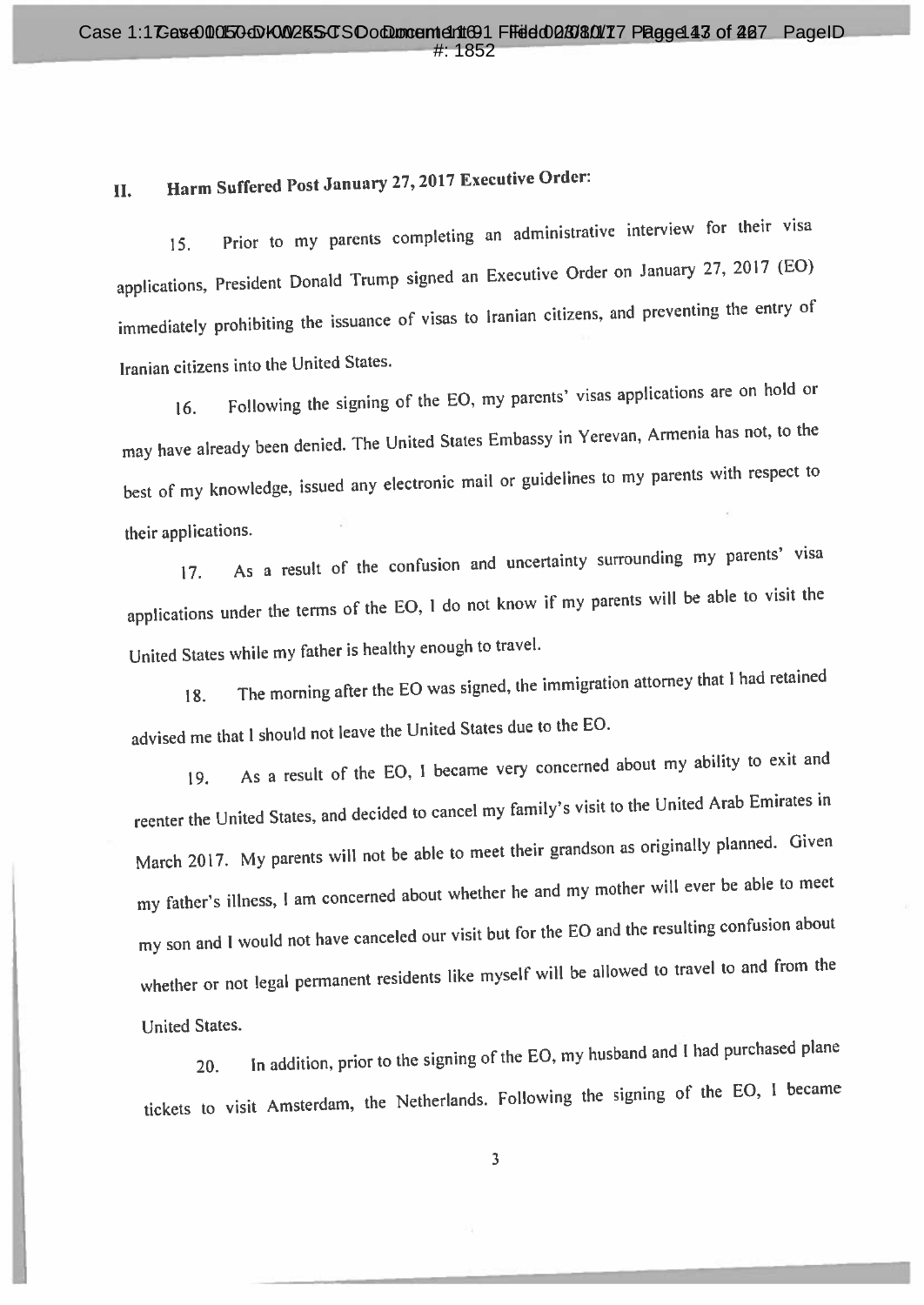concerned about my ability to exit and reenter the United States and have subsequently decided not to visit the Netherlands as originally planned.

As a result of the confusion and uncertainty surrounding my legal resident  $21.$ privileges under the terms of the EO, I do not know if I will be able to travel outside the United States.

I have received no guidance, information, clarity, instruction, or correspondence 22. from the United States government or my attorney concerning the issuance of visas and/or whether my parents' visas will be issued in course or whether it will not be issued under the terms of the January 27 Executive Order.

I have received no guidance, information, clarity, instruction, or correspondence  $23.$ from the United States government or my attorney concerning the status of my legal residency privileges under the terms of the January 27 Executive Order.

As a result of the confusion and uncertainty surrounding my parents' visa 24. applications under the terms of the January 27 Executive Order, my family and myself have been greatly emotionally distressed about whether my son and/or I will be able to see my parents, especially given the severity of my father's illness.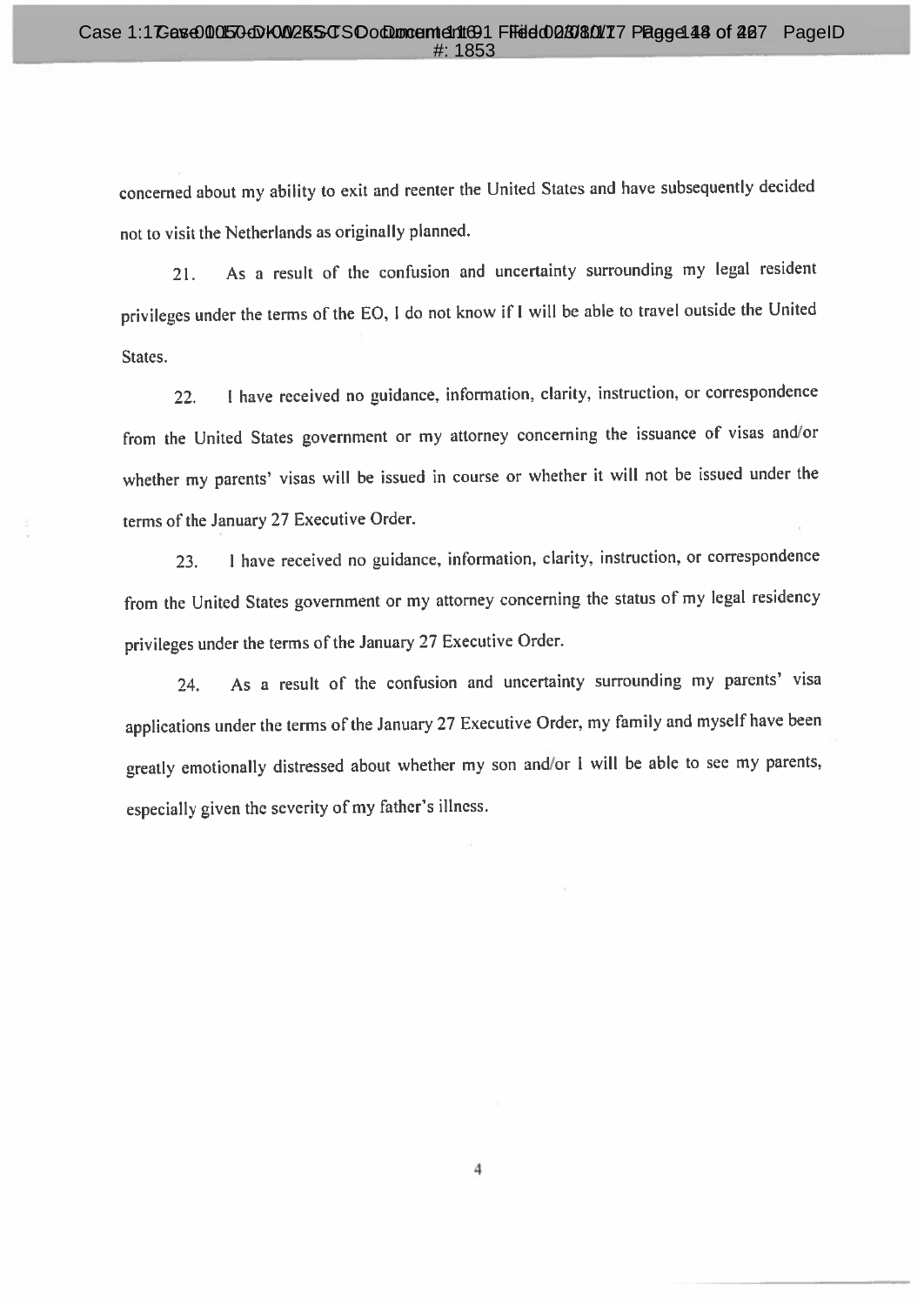I, Shiva Hissong, declare under penalty of perjury that the foregoing is true and correct to the best of my knowledge.

Executed this D day of February, 2017, in Spokare wk Shiva Hissong